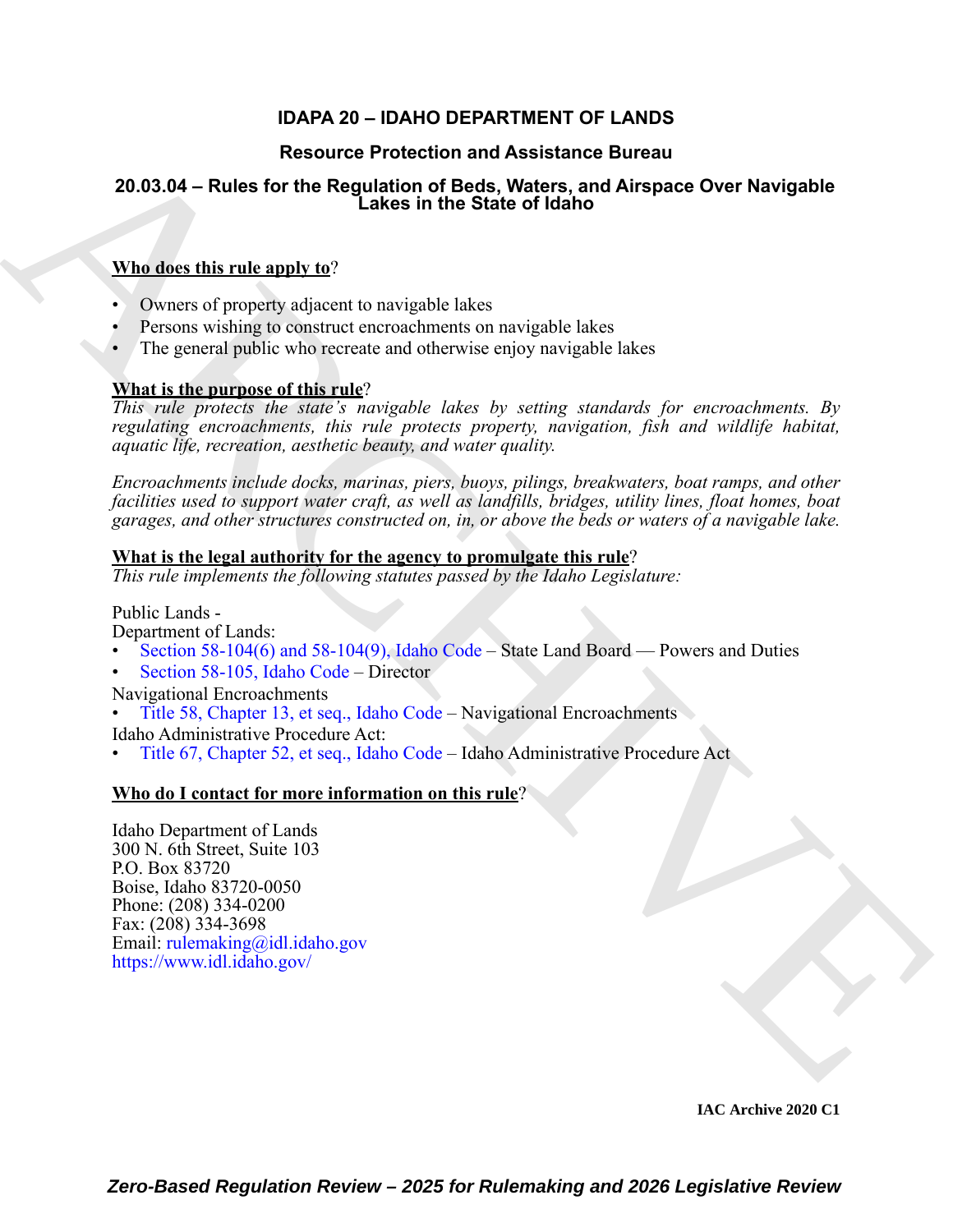# **Table of Contents**

| 20.03.04 - Rules for the Regulation of Beds, Waters, and Airspace<br>Over Navigable Lakes in the State of Idaho                 |
|---------------------------------------------------------------------------------------------------------------------------------|
|                                                                                                                                 |
|                                                                                                                                 |
|                                                                                                                                 |
|                                                                                                                                 |
|                                                                                                                                 |
|                                                                                                                                 |
|                                                                                                                                 |
|                                                                                                                                 |
|                                                                                                                                 |
|                                                                                                                                 |
|                                                                                                                                 |
| 020. Applications. Annumiram Marian Marian Communication and the 12                                                             |
|                                                                                                                                 |
| 025. Processing Of Applications For Single-Family And<br>Two-Family Navigational Encroachments Within Line Of Navigability.  15 |
|                                                                                                                                 |
| 030. Processing Of Applications For All Other Types Of Encroachments.  16                                                       |
|                                                                                                                                 |
|                                                                                                                                 |
|                                                                                                                                 |
|                                                                                                                                 |
|                                                                                                                                 |
|                                                                                                                                 |
|                                                                                                                                 |
|                                                                                                                                 |
|                                                                                                                                 |
|                                                                                                                                 |
|                                                                                                                                 |
|                                                                                                                                 |
|                                                                                                                                 |
|                                                                                                                                 |
|                                                                                                                                 |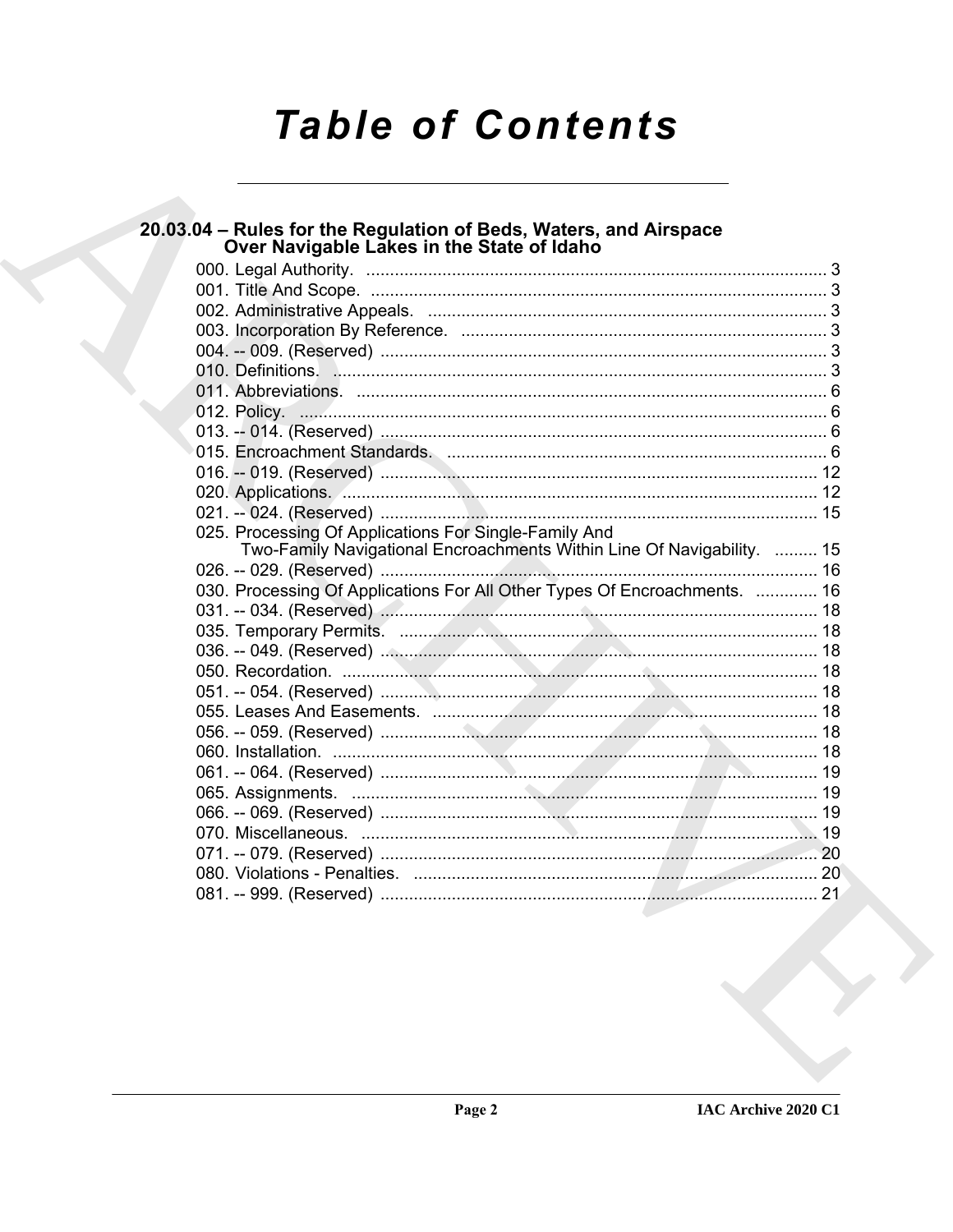# **20.03.04 – RULES FOR THE REGULATION OF BEDS, WATERS, AND AIRSPACE OVER NAVIGABLE LAKES IN THE STATE OF IDAHO**

# <span id="page-2-19"></span><span id="page-2-1"></span><span id="page-2-0"></span>**000. LEGAL AUTHORITY.**

This Chapter is adopted under the legal authorities of Sections 58-104(6), 58-104(9), 58-105, and 58-127, Idaho Code; Title 58, Chapter 13, Idaho Code; and Title 67, Chapter 52, Idaho Code. (3-20-20)T Code; Title 58, Chapter 13, Idaho Code; and Title 67, Chapter 52, Idaho Code.

# <span id="page-2-20"></span><span id="page-2-2"></span>**001. TITLE AND SCOPE.**

**01.** Title. These rules are titled IDAPA 20.03.04, "Rules for the Regulation of Beds, Waters, and Over Navigable Lakes in the State of Idaho." (3-20-20) Airspace Over Navigable Lakes in the State of Idaho."

<span id="page-2-7"></span>**02. Scope**. These rules govern encroachments on, in, or above navigable lakes in the state of Idaho.  $(3-20-20)T$ 

# <span id="page-2-3"></span>**002. ADMINISTRATIVE APPEALS.**

Any person aggrieved by any final decision or order of the board is entitled to judicial review pursuant to the provisions of Title 67, Chapter 52, Idaho Code, IDAPA 20.01.01, Title 58, Chapter 13, Sections 58-1305 and 58-<br>1306, Idaho Code, and Sections 025, 030, and 080 of these rules. (3-20-20)  $1306$ , Idaho Code, and Sections  $025$ ,  $030$ , and  $080$  of these rules.

# <span id="page-2-18"></span><span id="page-2-4"></span>**INCORPORATION BY REFERENCE.**

The following documents are incorporated by reference into these rules:  $(3-20-20)$ T

**01. IDAPA 07.01.01, "Rules of the Electrical Board."** IDAPA 07.01.01 is available at https:// adminrules.idaho.gov/rules/current/07/070101.pdf.

**02. IDAPA 07.02.06, "Rules Concerning Idaho State Plumbing Code."** This rule is available at https://adminrules.idaho.gov/rules/current/07/070206.pdf.

**03. 33 CFR Part 62, revised as of July 27, 2015 (United States Aids to Navigation System)**. The Electronic Code of Federal Regulations (eCFR) is available at http://www.ecfr.gov/cgi-bin/ECFR. (3-20-20)T

# <span id="page-2-5"></span>**004. -- 009. (RESERVED)**

# <span id="page-2-8"></span><span id="page-2-6"></span>**010. DEFINITIONS.**

<span id="page-2-9"></span>**01.** Adjacent. Contiguous or touching, and with regard to land or land ownership having a common boundary.  $(3-20-20)T$ boundary. (3-20-20)T

<span id="page-2-10"></span>**02. Aids to Navigation**. Buoys, warning lights, and other encroachments in aid of navigation intended to improve waterways for navigation.

<span id="page-2-11"></span>**03. Artificial High Water Mark**. The high water elevation above the natural or ordinary high water mark resulting from construction of man-made dams or control works and impressing a new and higher vegetation  $\ln 20 - 20 = 1$  (3-20-20)T

600. Interactional Technology Technology [C](https://adminrules.idaho.gov/rules/current/07/070206.pdf)ontrol is a species of section (8. 046),  $\alpha$  (1.2 and 248). Copies in the species of section (8. 2 and 2 and 2 and 2 and 2 and 2 and 2 and 3 and 3 and 3 and 3 and 3 and 3 and 3 a **04. Beds of Navigable Lakes**. The lands lying under or below the "natural or ordinary high water mark" of a navigable lake and, for purposes of these rules only, the lands lying between the natural or ordinary high water mark and the artificial high water mark, if there be one. (3-20-20) water mark and the artificial high water mark, if there be one.

<span id="page-2-14"></span><span id="page-2-13"></span><span id="page-2-12"></span>**05. Board**. The Idaho State Board of Land Commissioners or its designee. (3-20-20)T

**06.** Boat Garage. A structure with one (1) or more slips that is completely enclosed with walls, roof, s, but no temporary or permanent residential area.  $(3-20-20)$ and doors, but no temporary or permanent residential area.

<span id="page-2-17"></span><span id="page-2-16"></span><span id="page-2-15"></span>**07. Boat Lift**. A mechanism for mooring boats partially or entirely out of the water. (3-20-20)T

**Boat Ramp**. A structure or improved surface extending below the ordinary or artificial high water tercraft or equipment are launched from land-based vehicles or trailers. (3-20-20)T mark whereby watercraft or equipment are launched from land-based vehicles or trailers.

**09.** Commercial Marina. A commercial navigational encroachment whose primary purpose is to noorage for rental or for free to the general public. (3-20-20) provide moorage for rental or for free to the general public.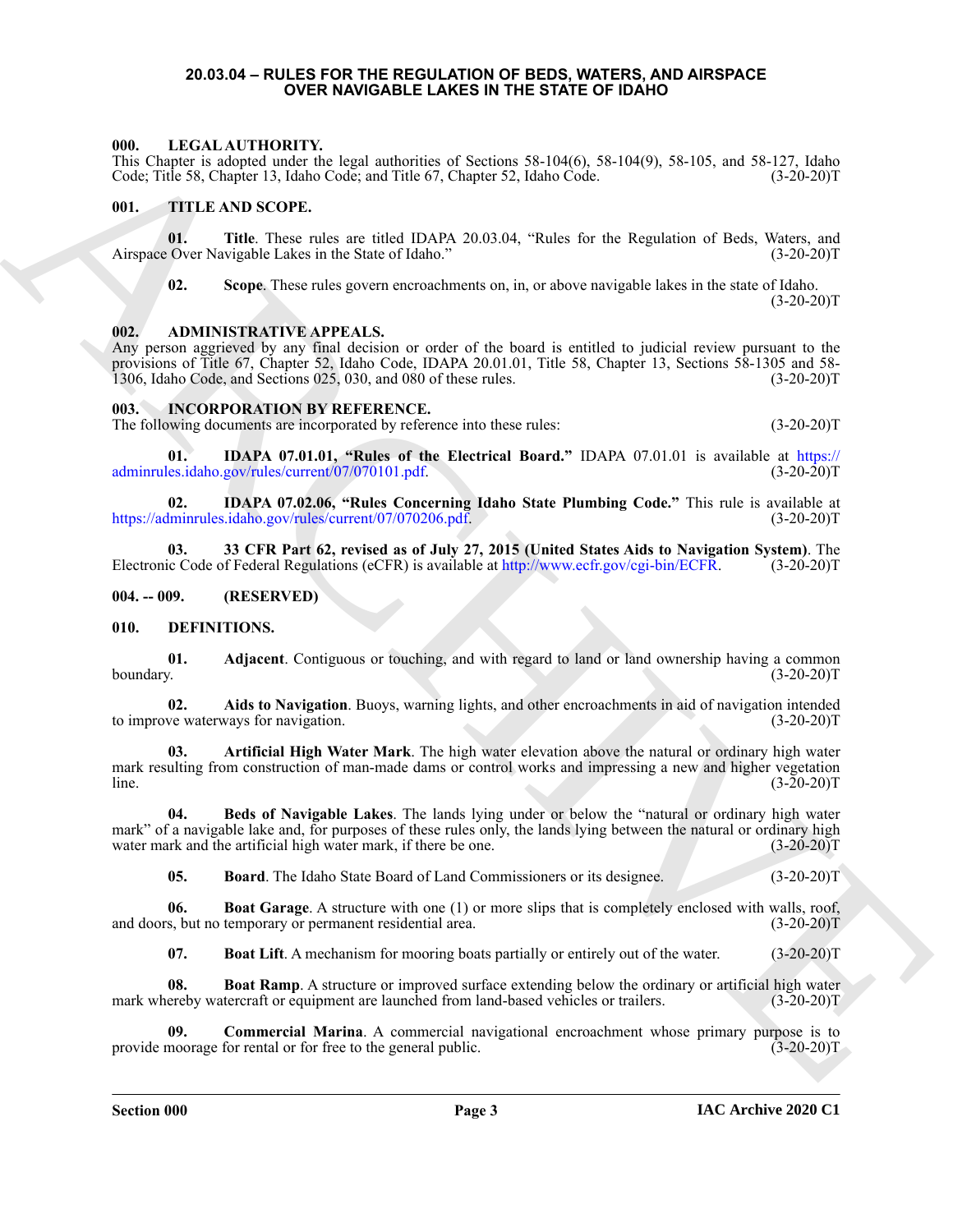<span id="page-3-0"></span>**10. Commercial Navigational Encroachment**. A navigational encroachment used for commercial purposes. (3-20-20)T  $p$ urposes. (3-20-20)T

<span id="page-3-1"></span>**11. Community Dock**. A structure that provides private moorage for more than two (2) adjacent littoral owners, or other littoral owners possessing a littoral common area with littoral rights including, but not limited to homeowner's associations. No public access is required for a community dock. (3-20-20)T

**12.** Covered Slip. A slip, or group of slips, with a frame, fabric canopy, and eaves that do not extend he underlying dock. (3-20-20) beyond the underlying dock.

<span id="page-3-3"></span><span id="page-3-2"></span>**13. Department**. The Idaho Department of Lands or its designee. (3-20-20)T

<span id="page-3-6"></span><span id="page-3-5"></span><span id="page-3-4"></span>**14. Director**. The head of the Idaho Department of Lands or his designee. (3-20-20)T

**15. Encroachments in Aid of Navigation**. Includes docks, piers, jet ski and boat lifts, buoys, pilings, breakwaters, boat ramps, channels or basins, and other facilities used to support water craft and moorage on, in, or above the beds or waters of a navigable lake. The term "encroachments in aid of navigation" is used interchangeably<br>with the term "navigational encroachments." (3-20-20) with the term "navigational encroachments."

<span id="page-3-7"></span>**16. Encroachments Not in Aid of Navigation**. Includes all other encroachments on, in, or above the beds or waters of a navigable lake, including landfills, bridges, utility and power lines, or other structures not constructed primarily for use in aid of navigation, such as float homes and boat garages. The term "encroachments not in aid of navigation" is used interchangeably with the term "nonnavigational encroachments." (3-20-20)T not in aid of navigation" is used interchangeably with the term "nonnavigational encroachments."

**Constraint of Leadyn Constraints Constrainted Constrainted Constrainted and the specific state of the specific state of the specific state of the specific state of the specific state of the specific state of the specific 17. Floating Home or Float Home**. A structure that is designed and built to be used, or is modified to be used, as a stationary waterborne residential dwelling and is not self-propelled. These structures are usually dependent for utilities upon a continuous utility linkage to a source originating on shore, and must have either a permanent continuous connection to a sewage system on shore, or an alternative method of sewage disposal that does not violate local, state, or federal water quality and sanitation regulations. (3-20-20) not violate local, state, or federal water quality and sanitation regulations.

<span id="page-3-8"></span>**18. Floating Toys**. Trampolines, inflatable structures, water ski courses, and other recreational equipment that are not permanently anchored to the lake bed or an encroachment and are either located between the shoreline and the line of navigability or are waterward of the line of navigability for less than twenty-four (24) consecutive hours. (3-20-20)T

<span id="page-3-9"></span>**19. Jet Ski Ramp, Port, or Lift**. A mechanism for mooring jet skis or other personal watercraft similar lift. The lifts may be free standing or attached to a dock or pier. (3-20-20) to a boat lift. The lifts may be free standing or attached to a dock or pier.

<span id="page-3-10"></span>**20. Line of Navigability**. A line located at such distance waterward of the low water mark established by the length of existing legally permitted encroachments, water depths waterward of the low water mark, and by other relevant criteria determined by the board when a line has not already been established for the body of water in question.  $(3-20-20)T$ 

<span id="page-3-11"></span>**21. Low Water Mark**. That line or elevation on the bed of a lake marked or located by the average low water elevations over a period of years, and marks the point to which the riparian rights of adjoining landowners extend as a matter of right, in aid of their right to use the waters of the lake for purposes of navigation. extend as a matter of right, in aid of their right to use the waters of the lake for purposes of navigation.

<span id="page-3-12"></span>**22. Moorage**. A place to secure float homes and watercraft including, but not limited to, boats, personal watercraft, jet skis, etc. (3-20-20)T

<span id="page-3-13"></span>**23. Natural or Ordinary High Water Mark**. The high water elevation in a lake over a period of years, uninfluenced by man-made dams or works, at which elevation the water impresses a line on the soil by covering it for sufficient periods to deprive the soil of its vegetation and destroy its value for agricultural purposes.  $(3-20-20)T$ 

<span id="page-3-14"></span>**24. Navigable Lake**. Any permanent body of relatively still or slack water, including man-made reservoirs, not privately owned and not a mere marsh or stream eddy, and capable of accommodating boats or canoes.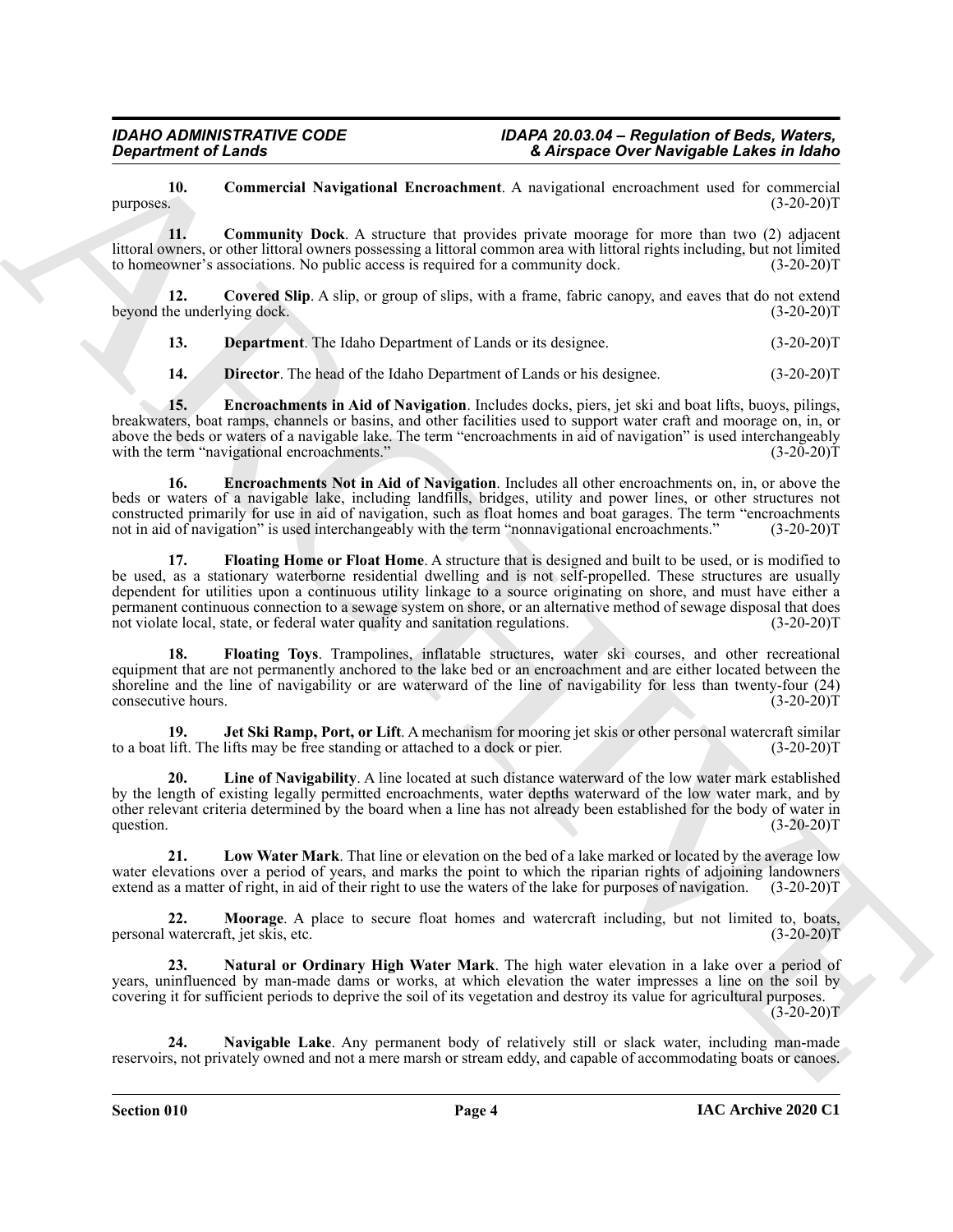This definition does not include man-made reservoirs where the jurisdiction thereof is asserted and exclusively assumed by a federal agency. (3-20-20) assumed by a federal agency.

<span id="page-4-0"></span>**25. Party**. Each person or agency named or admitted as a party or properly seeking and entitled as of pe admitted as a party. right to be admitted as a party.

<span id="page-4-1"></span>**26. Person**. A partnership, association, corporation, natural person, or entity qualified to do business in of Idaho and any federal, state, tribal, or municipal unit of government. (3-20-20) the state of Idaho and any federal, state, tribal, or municipal unit of government.

<span id="page-4-2"></span>**27.** Piling. A metal, concrete, plastic, or wood post that is placed into the lakebed and used to secure docks and other structures. (3-20-20)<sup>T</sup> floating docks and other structures.

<span id="page-4-4"></span><span id="page-4-3"></span>**28. Plans**. Maps, sketches, engineering drawings, aerial and other photographs, word descriptions, and specifications sufficient to describe the extent, nature and approximate location of the proposed encroachment and the proposed method of accomplishing the same. (3-20-20)T

Gatingthe Gating The main term is a divergence Over Marigate Deal Marigate Deal Marigate Deal Marigate Deal Marigate Deal Marigate Deal Marigate Deal Marigate Deal Marigate Deal Marigate Deal Marigate Deal Marigate Deal M **29. Public Hearing**. The type of hearing where members of the public are allowed to comment, in written or oral form, on the record at a public meeting held at a set time and place and presided over by a designated representative of the Department who acts as the hearing coordinator. This type of hearing is an informal opportunity for public comment and does not involve the presentation of witnesses, cross examination, oaths, or the rules of evidence. A record of any oral presentations at such hearings will be taken by the Department by tape recorder. The hearing coordinator exercises such control at hearings as necessary to maintain order, decorum and common courtesy<br>
(3-20-20)T among the participants.

<span id="page-4-5"></span>**30. Public Trust Doctrine**. The duty of the State to its people to ensure that the use of public trust resources is consistent with identified public trust values. This common law doctrine has been interpreted by decisions of the Idaho Appellate Courts and is codified at Title 58, Chapter 12, Idaho Code. (3-20-20)T decisions of the Idaho Appellate Courts and is codified at Title 58, Chapter 12, Idaho Code.

<span id="page-4-6"></span>**31.** Pylon. A metal, concrete, or wood post that is placed into the lakebed and used to support fixed (3-20-20) piers.  $(3-20-20)T$ 

<span id="page-4-9"></span>**32. Riparian or Littoral Rights**. The rights of owners or lessees of land adjacent to navigable waters of the lake to maintain their adjacency to the lake and to make use of their rights as riparian or littoral owners or lessees in building or using aids to navigation but does not include any right to make any consumptive use of the waters of the lake.

<span id="page-4-7"></span>**33. Riparian or Littoral Owner**. The fee owner of land immediately adjacent to a navigable lake, or his lessee, or the owner of riparian or littoral rights that have been segregated from the fee specifically by deed, lease, or other grant. (3-20-20)T

**34. Riparian or Littoral Right Lines**. Lines that extend waterward of the intersection between the artificial or ordinary high water mark and an upland ownership boundary to the line of navigation. Riparian or littoral right lines will generally be at right angles to the shoreline. (3-20-20)T

<span id="page-4-11"></span><span id="page-4-10"></span><span id="page-4-8"></span>**35. Side Tie**. Moorage for watercraft where the dock or pier is on only one (1) side of the watercraft.  $(3-20-20)T$ 

**36. Single-Family Dock**. A structure providing noncommercial moorage that serves one (1) waterfront owner whose waterfront footage is no less than twenty-five  $(25)$  feet.  $(3-20-20)$ T

<span id="page-4-13"></span><span id="page-4-12"></span>**37. Slip**. Moorage for boats with pier or dock structures on at least two (2) sides of the moorage.  $(3-20-20)T$ 

**38.** Submerged Lands. The state-owned beds of navigable lakes, rivers and streams below the natural ury high water marks. (3-20-20) or ordinary high water marks.

<span id="page-4-14"></span>**39. Two-Family Dock**. A structure providing noncommercial moorage that serves two (2) adjacent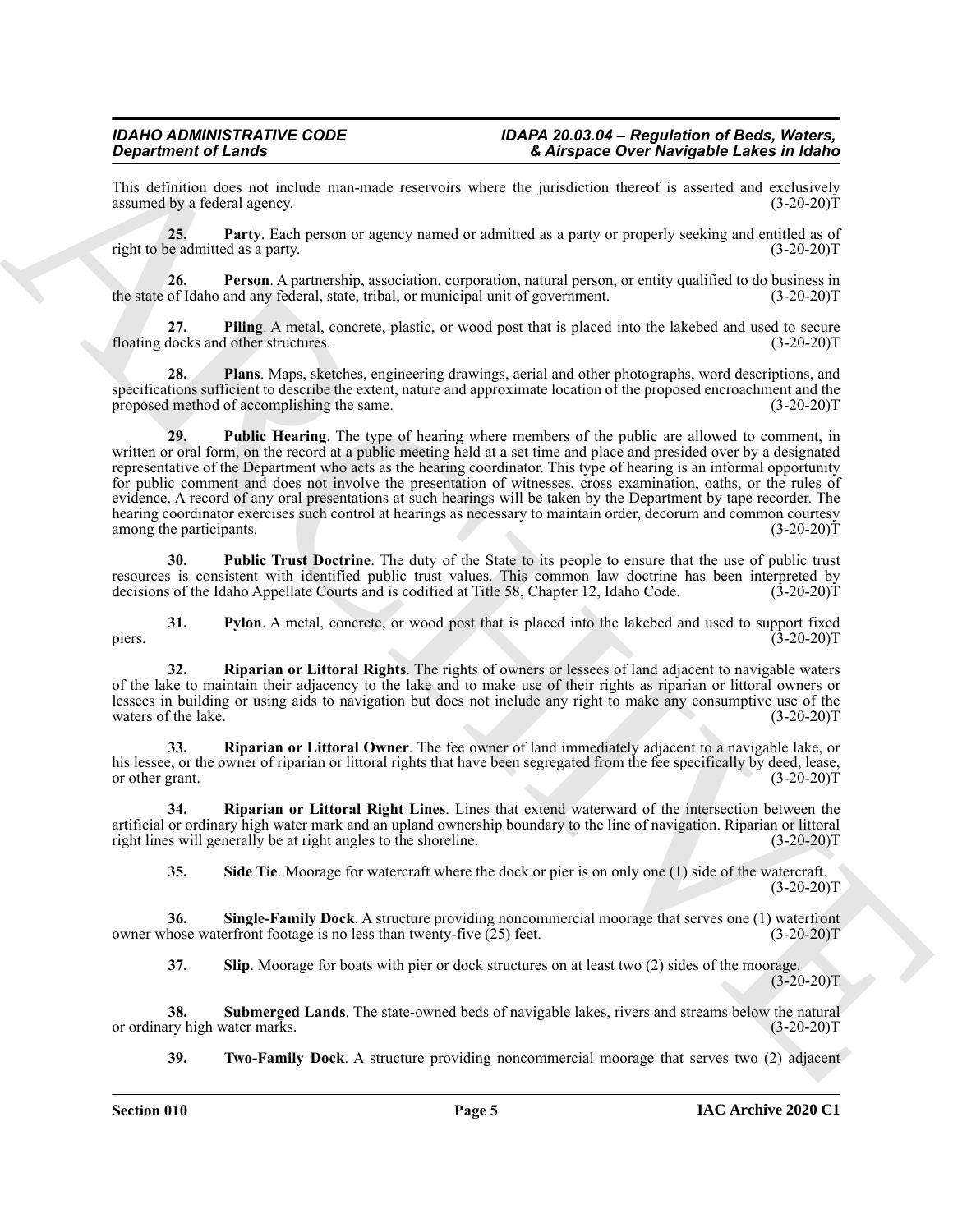waterfront owners having a combined waterfront footage of no less than fifty (50) feet. Usually the structure is located on the common littoral property line. (3-20-20) located on the common littoral property line.

<span id="page-5-7"></span><span id="page-5-5"></span><span id="page-5-4"></span><span id="page-5-0"></span>

|      | 40.                   | <b>Upland.</b> The land bordering on navigable lakes, rivers, and streams. | $(3-20-20)T$ |  |
|------|-----------------------|----------------------------------------------------------------------------|--------------|--|
| 011. | <b>ABBREVIATIONS.</b> |                                                                            |              |  |
|      | 01.                   | <b>ATON.</b> Aids to Navigation.                                           | $(3-20-20)T$ |  |
|      | 02.                   | <b>HDPE.</b> High-Density Polyethylene.                                    | $(3-20-20)T$ |  |

# <span id="page-5-12"></span><span id="page-5-11"></span><span id="page-5-6"></span><span id="page-5-1"></span>**012. POLICY.**

**Example 6 Canadia Controller Controller Scheduler (Altimate Controller Scheduler Scheduler Scheduler Scheduler Scheduler Scheduler Scheduler Scheduler Scheduler Scheduler Scheduler Scheduler Scheduler Scheduler Scheduler 01. Environmental Protection and Navigational or Economic Necessity**. It is the express policy of the State of Idaho that the public health, interest, safety and welfare requires that all encroachments upon, in or above the beds or waters of navigable lakes of the state be regulated in order that the protection of property, navigation, fish and wildlife habitat, aquatic life, recreation, aesthetic beauty and water quality be given due consideration and weighed against the navigational or economic necessity or justification for, or benefit to be derived from the proposed encroachment. Moreover, it is the responsibility of the State Board of Land Commissioners to regulate and control the use or disposition of state-owned lake beds, so as to provide for their commercial, navigational, recreational or other<br>(3-20-20) public use. (3-20-20)T

**02. No Encroachments Without Permit**. No encroachment on, in or above the beds or waters of any navigable lake in the state may be made unless approval has been given as provided in these rules. An encroachment permit does not guarantee the use of public trust lands without appropriate compensation to the state of Idaho.

 $(3-20-20)T$ 

# <span id="page-5-14"></span><span id="page-5-13"></span>**03. Permitting of Existing Encroachments**. (3-20-20)T

**a.** The provisions of Title 58, Chapter 13, Section 58-1312, Idaho Code, apply.  $(3-20-20)T$ 

**b.** Any new encroachments, or any unpermitted encroachments constructed after January 1, 1975, are o these rules. (3-20-20) subject to these rules.

# <span id="page-5-2"></span>**013. -- 014. (RESERVED)**

# <span id="page-5-8"></span><span id="page-5-3"></span>**015. ENCROACHMENT STANDARDS.**

<span id="page-5-10"></span>**01. Single-Family and Two-Family Docks**. The following parameters govern the size and dimensions of single-family docks and two-family docks.

**a.** No part of the structure waterward of the natural or ordinary high water mark or artificial high water mark may exceed ten (10) feet in width, excluding the slip cut out. (3-20-20)T

**b.** Total surface decking area waterward of the natural or ordinary or artificial high water mark may not exceed seven hundred (700) square feet, including approach ramp and walkway for a single-family dock and may not exceed one thousand one hundred (1,100) square feet, including approach ramp and walkway for a two-family  $\sec(3-20-20)$ T (3-20-20)T

**c.** No portion of the docking facility may extend beyond the line of navigability. Shorter docks are encouraged whenever practical and new docks normally will be installed within the waterward extent of existing docks or the line of navigability. (3-20-20)T

A variance to the standards in this Subsection 015.01 may be approved by the Department when becific considerations, such as the distance to the established line of navigability. (3-20-20)T justified by site specific considerations, such as the distance to the established line of navigability.

# <span id="page-5-9"></span>**02. Community Docks**. (3-20-20)T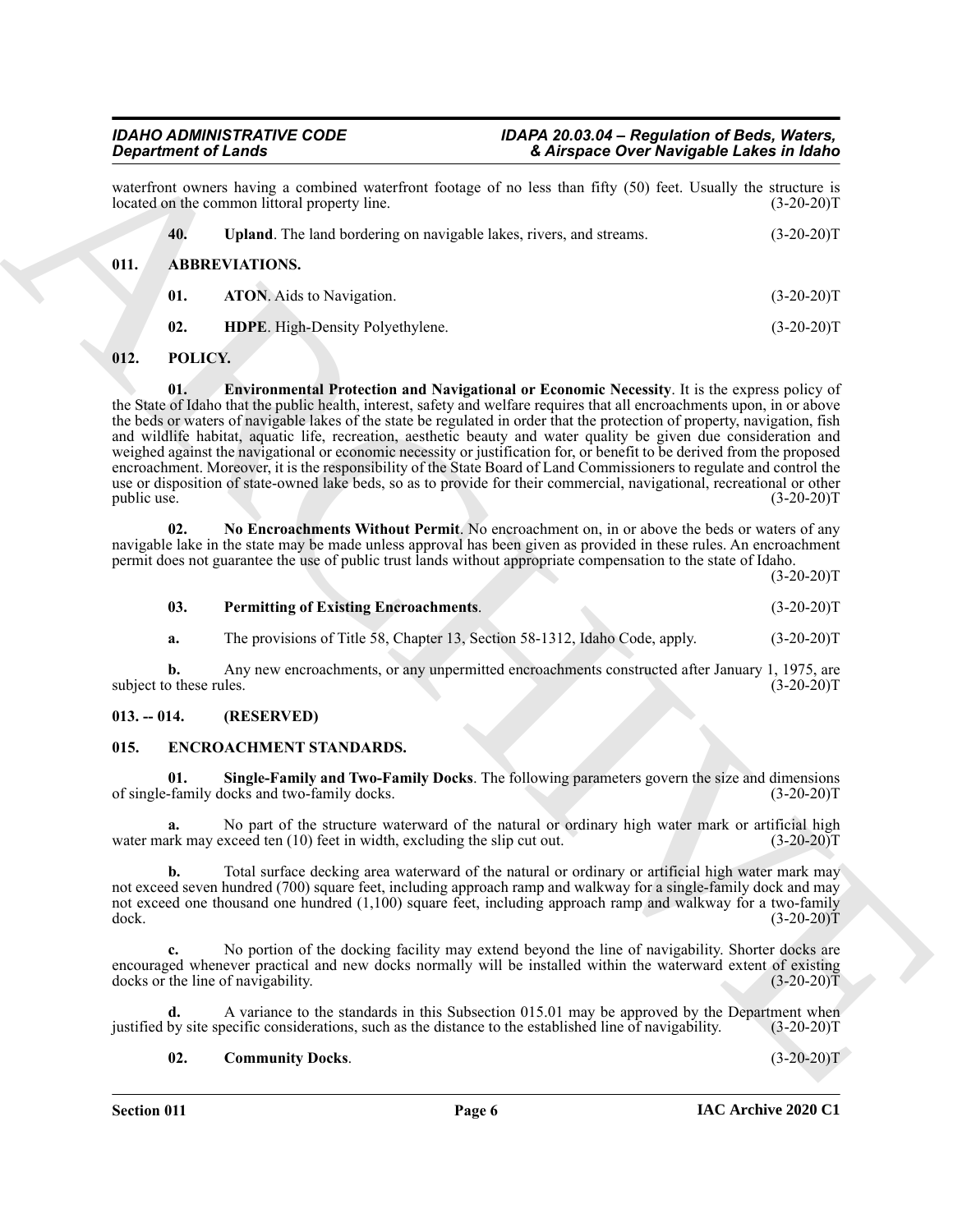**a.** A community dock is considered a commercial navigational aid for purposes of processing the on. (3-20-20) application. (3-20-20)T

**b.** No part of the structure waterward of the natural or ordinary high water mark or artificial high water mark may exceed ten (10) feet in width except breakwaters when justified by site specific conditions and<br>(3-20-20)T approved by the Department.

ARCHIVE **c.** A community dock may not have less than fifty (50) feet combined shoreline frontage. Moorage facilities will be limited in size as a function of the length of shoreline dedicated to the community dock. The surface decking area of the community dock is limited to the product of the length of shoreline multiplied by seven (7) square feet per lineal feet or a minimum of seven hundred (700) square feet. However, the Department, at its discretion, may<br>limit the ultimate size when evaluating the proposal and public trust values. (3-20-20) limit the ultimate size when evaluating the proposal and public trust values.

**d.** If a breakwater will be incorporated into the structure of a dock, and a need for the breakwater can be demonstrated, the Department may allow the surface decking area to exceed the size limitations of Paragraph 015.02.c of these rules. (3-20-20)T  $015.02.c$  of these rules.

**e.** A person with an existing community dock that desires to change the facility to a commercial ust submit the following information to the Department: (3-20-20) marina must submit the following information to the Department:

i. A new application for an encroachment permit. (3-20-20)T

ii. Text and drawings that describe which moorage will be public and which moorage will be private.  $(3-20-20)T$ 

# <span id="page-6-0"></span>**03. Commercial Marina**. (3-20-20)T

**a.** Commercial marinas must have a minimum of fifty percent (50%) of their moorage available for use by the general public on either a first come, first served basis for free or rent, or a rent or lease agreement for a period of time up to one (1) year. Moorage contracts may be renewed annually, so long as a renewal term does not exceed one (1) year. Moorage for use by the general public may not include conditions that result in a transfer of ownership of moorage or real property, or require membership in a club or organization. (3-20-20)T

**b.** Commercial marinas that are converted to a community dock must conform to all the community dock standards, including frontage requirements and square footage restrictions. This change of use must be approved<br>by the Department through a new encroachment permit prior to implementing the change. (3-20-20)T by the Department through a new encroachment permit prior to implementing the change.

If local city or county ordinances governing parking requirements for marinas have not been adopted, commercial marinas must provide a minimum of upland vehicle parking equivalent to one (1) parking space per two (2) public watercraft or float home moorages. If private moorage is tied to specific parking spaces or designated parking areas, then one (1) parking space per one (1) private watercraft or float home moorage must be provided. In the event of conflict, the local ordinances prevail. (3-20-20) T

**d.** If a commercial marina can be accessed from a road, marina customers must be allowed access via that road. (3-20-20) that road.  $(3-20-20)T$ 

**e.** Moorage that is not available for public use as described in Paragraph 015.03.a. of these rules is noorage. (3-20-20) private moorage.

**f.** When calculating the moorage percentage, the amount of public moorage is to be compared to the amount of private moorage. Commercial marinas with private float home moorage are required to provide either nonprivate float home moorage or two (2) public use boat moorages for every private float home moorage in addition to any other required public use boat moorages. (3-20-20)T

When private moorage is permitted, the public moorage must be of similar size and quality as except for float home moorage as provided in Paragraph 015.03.f. (3-20-20)<sup>T</sup> private moorage, except for float home moorage as provided in Paragraph 015.03.f.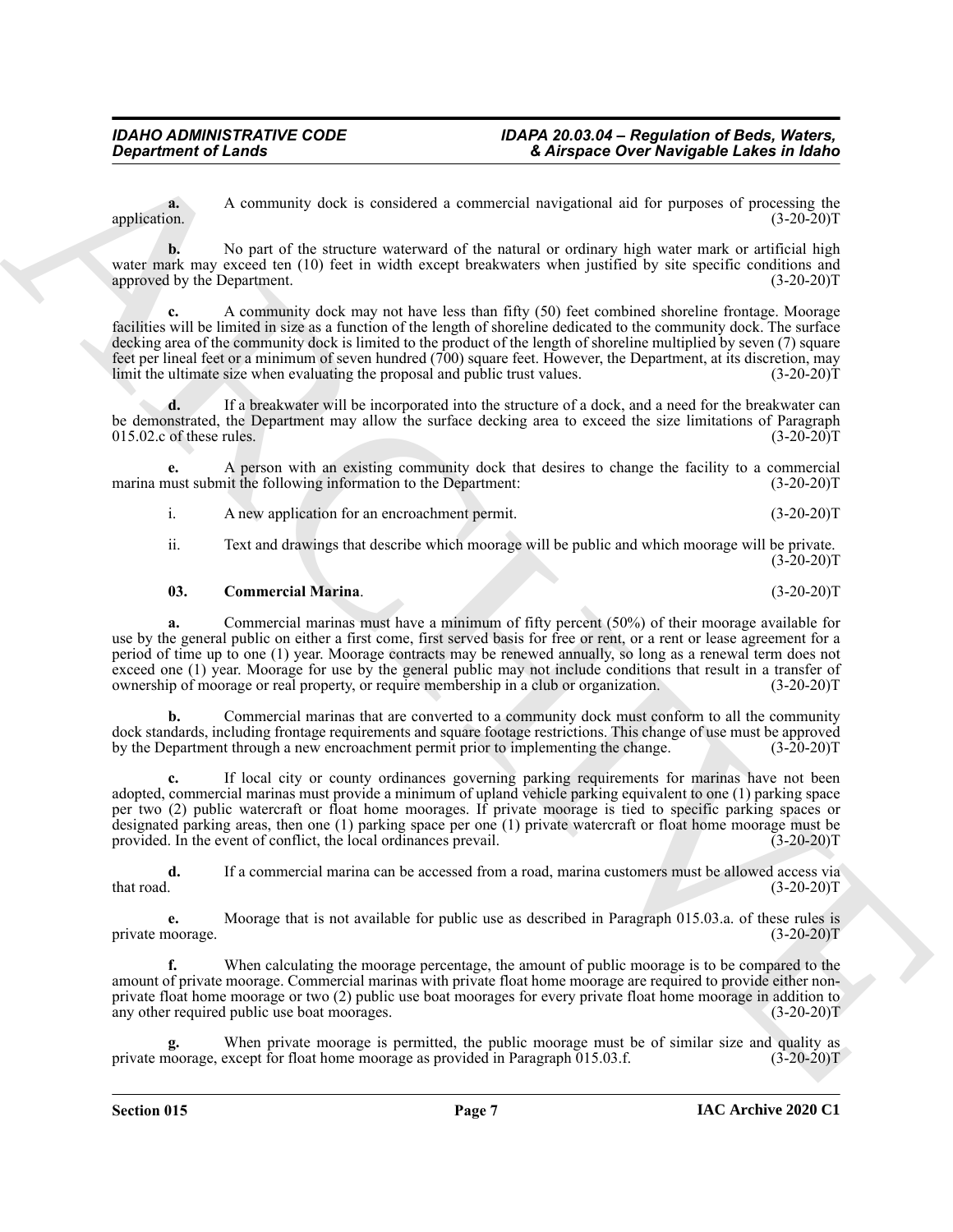**h.** Commercial marinas with private moorage must form a condominium association, co-op, or other entity that owns and manages the marina, littoral rights, upland property sufficient to maintain and operate a marina, and private submerged land, if present. This entity is responsible for obtaining and maintaining an encroachment permit under these rules and a submerged lands lease under IDAPA 20.03.17, "Rules Governing Leases on State-Owned Submerged lands and Formerly Submerged Lands." (3-20-20)T

**Consideration** of Leadyn<br>
Consideration of the state of the state of the state of the state of the state of the state of the state of the state of the state of the state of the state of the state of the state of the stat **i.** Existing commercial marinas that desire to change their operations and convert some of their moorage to private use must keep at least fifty percent (50%) of their moorage available for use by the general public. This change in operations must be approved by the Department through a new encroachment permit prior to implementation of the change. The permit application must describe, in text and in drawings, which moorage will be public and which moorage will be private. public and which moorage will be private.

<span id="page-7-2"></span>**04. Covered Slip**. (3-20-20)T

**a.** Covered slips, regardless of when constructed, may not have a temporary or permanent residential (3-20-20)T area.  $(3-20-20)T$ 

**b.** Slip covers should have colors that blend with the natural surroundings and are approved by the Department. (3-20-20)T Department. (3-20-20)T

**c.** Covered slips may not be supported by extra piling nor constructed with hard roofs.  $(3-20-20)T$ 

**d.** Slip covers with permanent roofs and up to three (3) walls may be maintained or replaced at their current size if they were previously permitted or if they were constructed prior to January 1, 1975. These structures may not be expanded nor converted to boat garages. (3-20-20) may not be expanded nor converted to boat garages.

**e.** Fabric covered slips must be constructed as canopies without sides unless the following standards (3-20-20)T are followed:  $(3-20-20)T$ 

i. At least two (2) feet of open space is left between the bottom of the cover and the dock or pier surface; and (3-20-20)  $\text{surface}$ ; and  $(3-20-20)$ T

<span id="page-7-0"></span>ii. Fabric for canopy and sides will transmit at least seventy-five percent (75%) of the natural light.  $(3-20-20)T$ 

| 05.<br><b>Boat Garage.</b> |  | $(3-20-20)T$ |
|----------------------------|--|--------------|
|----------------------------|--|--------------|

**a.** Boat garages are considered nonnavigational encroachments. (3-20-20)T

**b.** Applications for permits to construct new boat garages, expand the total square footage of the existing footprint, or raise the height will not be accepted unless the application is to support local emergency services.  $(3-20-20)T$ 

**c.** Existing permitted boat garages may be maintained or replaced with the current square footage of sting footprint and height. (3-20-20) their existing footprint and height.

<span id="page-7-1"></span>**d.** Relocation of an existing boat garage will require a permit. (3-20-20)

**06. Breakwaters**. Breakwaters built upon the lake for use in aid of navigation will not be authorized below the level of normal low water without an extraordinary showing of need, provided, however that this does not apply to floating breakwaters secured by piling and used to protect private property from recurring wind, wave, or ice damage, or used to control traffic in busy areas of lakes. The breakwater must be designed to counter wave actions of known wave heights and wave lengths. (3-20-20)T

<span id="page-7-3"></span>**Seawalls**. Seawalls should be placed at or above the ordinary high water mark, or the artificial high water mark, if applicable. Seawalls are not an aid to navigation, and placement waterward of the ordinary or artificial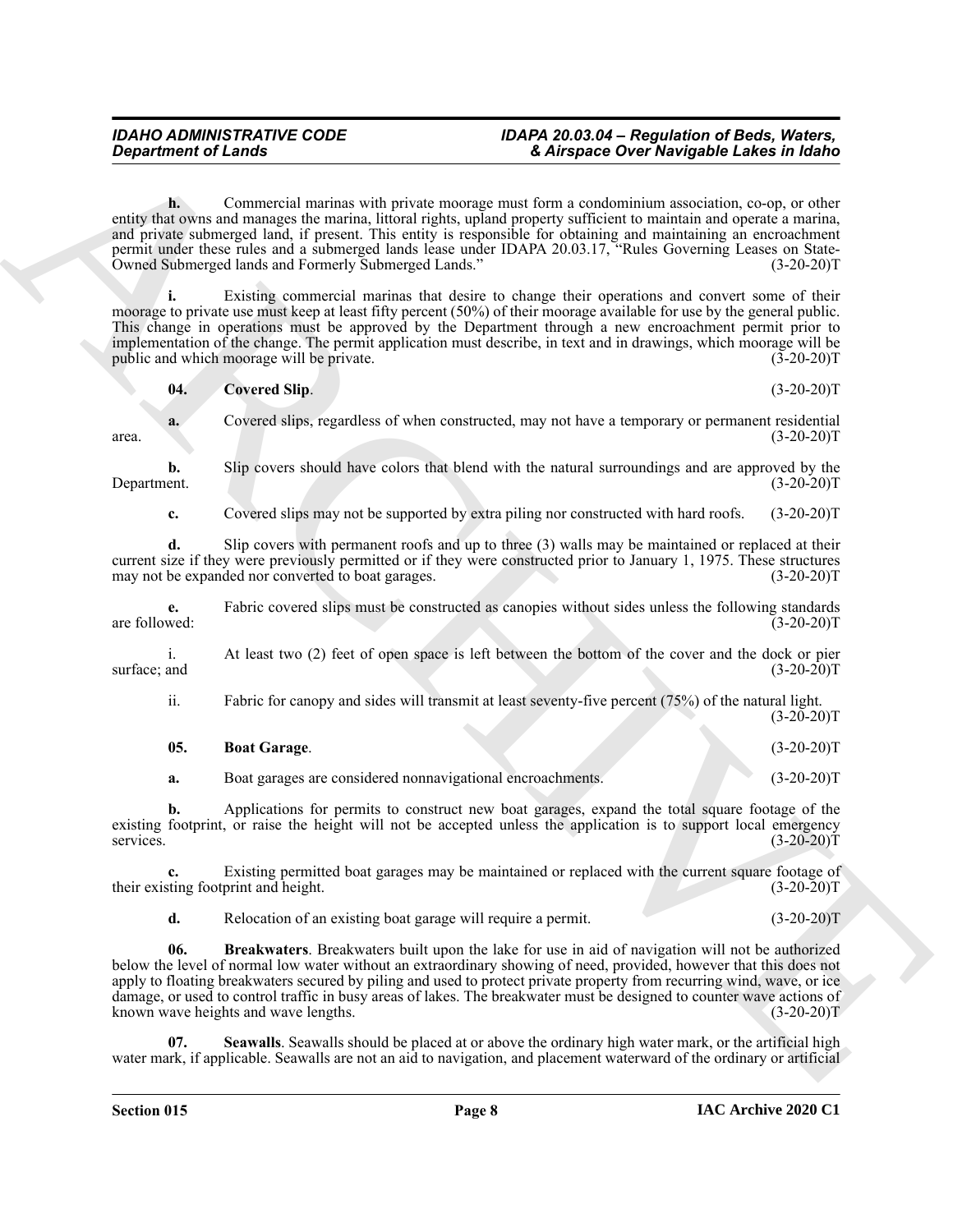# **Section 015 Page 9**

# **IAC Archive 2020 C1**

*IDAHO ADMINISTRATIVE CODE IDAPA 20.03.04 – Regulation of Beds, Waters, Department of Lands & Airspace Over Navigable Lakes in Idaho*

high water mark will generally not be allowed. (3-20-20) (3-20-20) T

**Equivariant of Lendar<br>
Singular control is altrapaec Over Navigable Lake in Nikola<br>
Singular control is a smaller than the signal control is alternative control in the sympetization of the sympetric (1.20.20)<br>
and the sy a.** Riprap used to stabilize shorelines will consist of rock that is appropriately sized to resist movement from anticipated wave heights or tractive forces of the water flow. The rock must be sound, dense, durable, and angular rock resistant to weathering and free of fines. The riprap must overlie a distinct filter layer which consists of sand, gravel, or nonwoven geotextile fabric. The riprap and filter layer must be keyed into the bed below the ordinary or artificial high water mark, as applicable. If the applicant wishes to install riprap with different standards, they must submit a design that is signed and stamped for construction purposes by a professional engineer registered in the state of Idaho. (3-20-20)T

**b.** Riprap used to protect the base of a seawall or other vertical walls may not need to be keyed into nd may not require a filter layer, at the Department's discretion. (3-20-20) the bed and may not require a filter layer, at the Department's discretion.

**09. Mooring Buoys**. Buoys must be installed a minimum of thirty (30) feet away from littoral right diacent littoral owners. One (1) mooring buoy per littoral owner may be allowed. (3-20-20)T lines of adjacent littoral owners. One (1) mooring buoy per littoral owner may be allowed.

# <span id="page-8-1"></span><span id="page-8-0"></span>**10. Float Homes**. (3-20-20)T

**a.** Applications for permits to construct new float homes, or to expand the total square footage of the footprint, will not be accepted. (3-20-20)<sup>T</sup> existing footprint, will not be accepted.

**b.** Applications for relocation of float homes within a lake or from one (1) lake to another are subject to the following requirements: (3-20-20)T

i. Proof of ownership or long term lease of the uplands adjacent to the relocation site must be 1 to the Department. (3-20-20) furnished to the Department.

ii. The applicant must show that all wastes and waste water will be transported to shore disposal systems by a method approved by the Idaho Department of Environmental Quality or the appropriate local health authority. Applicant must either obtain a letter from the local sewer district stating that the district will serve the float home or demonstrate that sewage will be appropriately handled and treated. Applicant must also provide a statement from a professional plumber licensed in the state of Idaho that the plumbing was designed in accordance with IDAPA 07.02.06, "Rules Concerning the Idaho State Plumbing Code," as incorporated by reference in Section 003 of these rules, installed properly, and has been pressure tested. (3-20-20)T

**c.** Encroachment applications and approved local permits are required for replacement of, or adding another story to, a float home. (3-20-20)T

**d.** All plumbing work on float homes must be done in accordance with IDAPA 07.02.06, "Rules Concerning the Idaho State Plumbing Code" and IDAPA 07.01.01, "Rules of the Electrical Board," as incorporated by reference in Section 003 of these rules. (3-20-20)T

**e.** All float homes in Idaho that connect with upland sewer or septic systems must implement the g standards by December 31, 2012: following standards by December 31, 2012:

The holding tank with pump or grinder unit must be adequately sealed to prevent material from escaping and to prevent lake water from entering. The tank lid must have a gasket or seal, and the lid must be securely fastened at all times unless the system is being repaired or maintained. An audible overflow alarm must also be installed. (3-20-20)T

ii. Grinders or solids handling pumps must be used to move sewage from the float home to the upland system.  $(3-20-20)T$ 

If solids handling pumps are used, they must have a minimum two  $(2)$  inch interior diameter discharge, and the pipe to the shoreline must also have a minimum two (2) inch interior diameter. Connectors used on

<span id="page-8-2"></span>**08. Riprap**. (3-20-20)T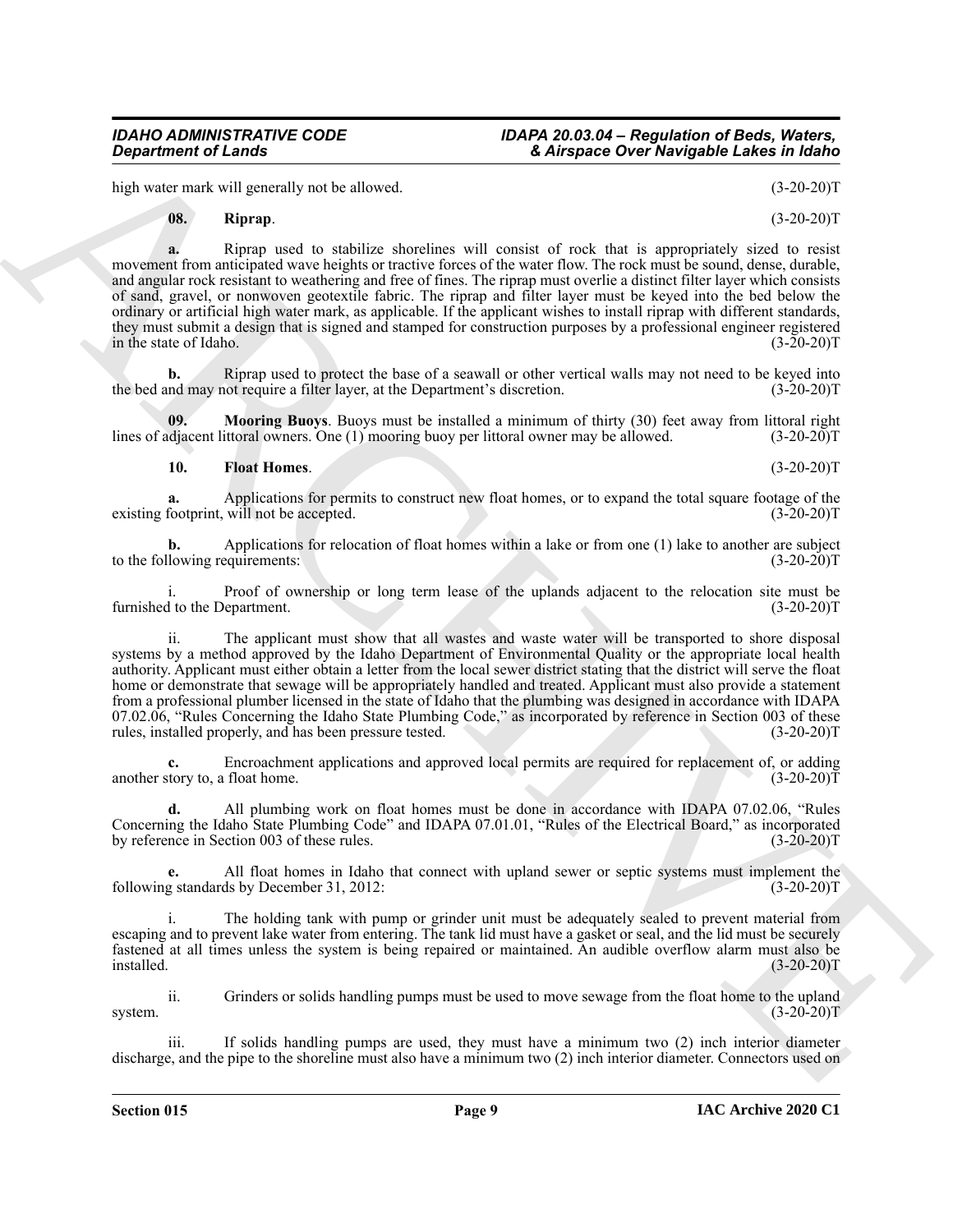either end of this pipe may not significantly reduce the interior diameter. (3-20-20)T

**Equivariant of Leads Constraints when the interaction and the extreme over Navigation Leads in Vision 1998.**<br>
Solution the specific property of the specific property interaction and the extreme of the extreme of the spec iv. The pipeline from the float home to the shoreline must be a continuous line with no mechanical connections. Check valves and manual shutoff valves must be installed at each end of the line. Butt fused HDPE, two hundred (200) psi black polyethylene pipe, or materials with similar properties must be used. The pipeline must contain sufficient slack to account for the maximum expected rise and fall of the lake or river level. The pipeline must be buried in the lakebed for freeze protection where it will be exposed during periods of low water. Pipelines on the bed of the lake must be appropriately located and anchored so they will not unduly interfere with navigation or other lake related uses. (3-20-20)T

v. Manifolds below the ordinary, or artificial if applicable, high water mark that collect two (2) or more sewer lines and then route the discharge to the shore through a single pipe are not allowed. All float homes must<br>have an individual sewer line from the float home to a facility on the shore. (3-20-20) have an individual sewer line from the float home to a facility on the shore.

**f.** All float home permittees will have their float homes inspected by a professional plumber licensed in the state of Idaho by December 31, 2012. The inspection will be documented with a report prepared by the inspector. The report will document whether or not the float homes meet the standards in Paragraph 015.10.e. of these rules, and will be provided to the Department before the above date. (3-20-20) rules, and will be provided to the Department before the above date.

**g.** A float home permittee must request an extension, and give cause for the extension, if their float home does not meet the standards in paragraph 015.01.e. of these rules by December 31, 2012. Extensions beyond December 31, 2016 will not be allowed. A permittee's failure to either request the extension, if needed, or to meet the December 31, 2016 deadline will be a violation subject to the provisions of Section 080 of these rules December 31, 2016 deadline will be a violation subject to the provisions of Section 080 of these rules.

**h.** Construction or remodel work on a float home that costs fifty percent (50%) or more of its assessed value will require an encroachment application and construction drawings stamped by an engineer licensed in the state of Idaho. (3-20-20)T state of Idaho.

# <span id="page-9-1"></span>**11. Excavated or Dredged Channel**. (3-20-20)T

**a.** Excavating, dredging, or redredging channels require an encroachment permit and are processed in ce with Section 030 of these rules. (3-20-20) accordance with Section  $030$  of these rules.

**b.** An excavated or dredged channel or basin to provide access to navigable waters must have a clear environmental, economic, or social benefit to the people of the state, and must not result in any appreciable environmental degradation. A channel or basin will not be approved if the cumulative effects of these features in the same navigable lake would be adverse to fisheries or water quality. (3-20-20) same navigable lake would be adverse to fisheries or water quality.

**c.** Whenever practical, such channels or basins must be located to serve more than one (1) littoral owner or a commercial marina; provided, however, that no basin or channel will be approved that will provide access for watercraft to nonlittoral owners. (3-20-20)T

**12. ATONs**. Aids to Navigation will conform to the requirements established by the United States Aid ation system. (3-20-20)T to Navigation system.

# <span id="page-9-2"></span><span id="page-9-0"></span>**13. General Encroachment Standards**. (3-20-20)T

**a.** Square Footage. The square footage limitations in Subsections 015.01 and 015.02 include all structures beyond the ordinary or artificial high water mark such as the approach, ramp, pier, dock, and all other<br>floating or suspended structures that cover the lake surface, except for: (3-20-20) floating or suspended structures that cover the lake surface, except for:

- i. Boat lifts as allowed pursuant to Paragraph 015.13.b. (3-20-20)T ii. Jet ski ramp, port, or lift as allowed pursuant to Paragraph 015.13.b. (3-20-20)T
- iii. Slip covers.  $(3-20-20)T$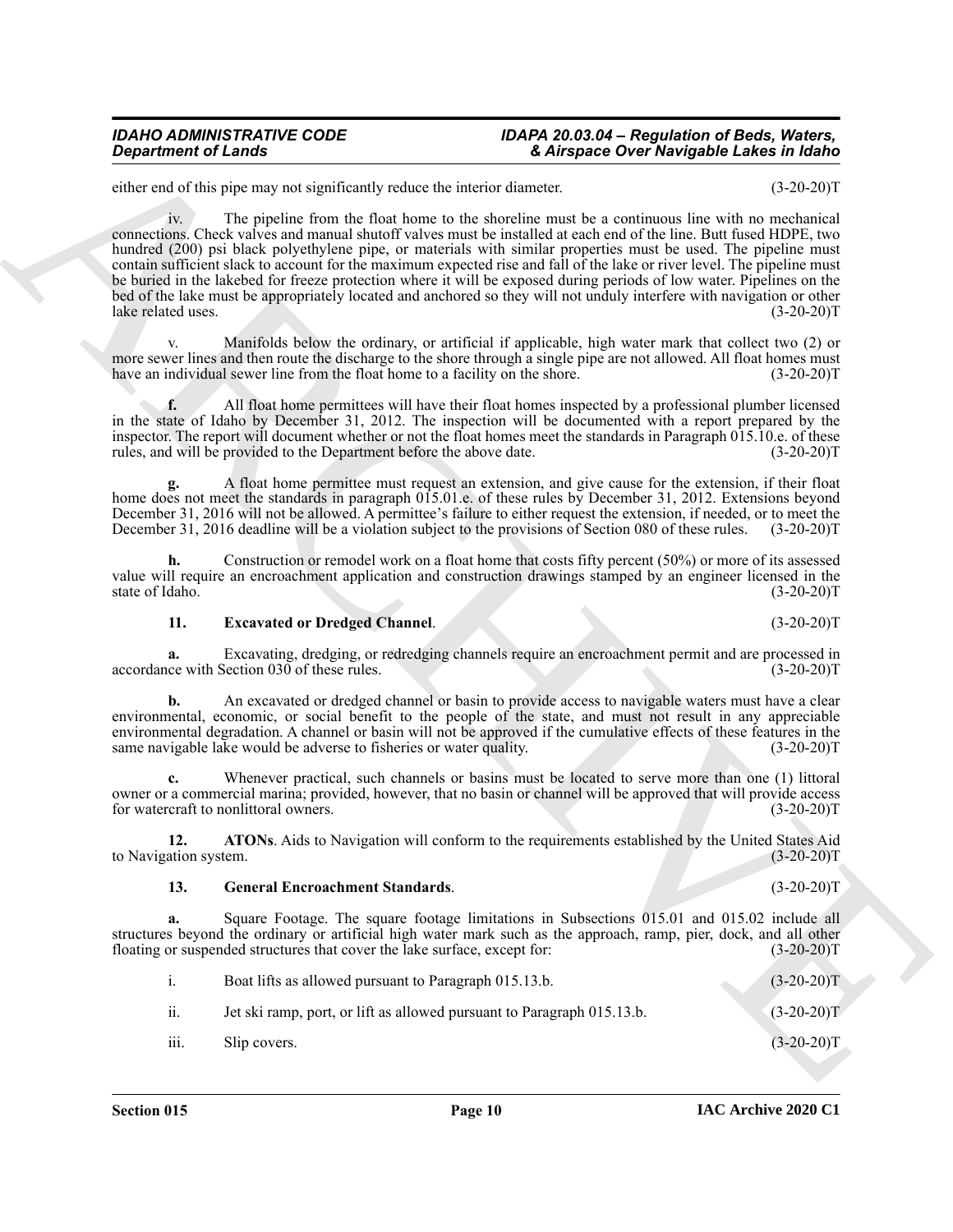iv. Undecked portions of breakwaters. (3-20-20)T

**b.** Boat Lifts and Jet Ski Lifts. (3-20-20)T

i. Single-family docks are allowed a single boat lift and two (2) jet ski lifts, or two (2) boat lifts, without adding their footprint to the dock square footage. Additional lifts will require that fifty percent (50%) of the footprint of the largest lifts be included in the allowable square footage of the dock or pier as per Subsection 015.01.  $(3-20-20)T$ 

ii. Two-family docks are allowed two (2) boat lifts and four (4) jet ski lifts, or four (4) boat lifts, without adding their footprint to the dock square footage. Additional lifts will require that fifty percent  $(50%)$  of the footprint of the largest lifts be included in the allowable square footage of the dock or pier as per Subsection 015.01.  $(3-20-20)T$ 

iii. A boat lift or jet ski lift within lines drawn perpendicular from the shore to the outside dock edges will not require a separate permit if the lift is outside the ten  $(10)$  foot adjacent littoral owner setback, the lift does not extend beyond the line of navigability, and the lift does not count toward the square footage of the dock as outlined in Subparagraphs 015.13.b.i. and 015.13.b.ii. The permittee must send a revised permit drawing with the lift location as an application to the Department. If the lift meets the above conditions, the application will be approved as submitted. Future applications must include the lifts. (3-20-20)T

iv. Community docks are allowed one (1) boat lift or two (2) jet ski lifts per moorage. Boat lifts placed outside of a slip must be oriented with the long axis parallel to the dock structure. Additional lifts will require that fifty percent (50%) of their footprint be included in the allowable square footage of the dock or pier as per Subsection  $015.02.$  (3-20-20)T

**c.** Angle from Shoreline. (3-20-20)T

i. Where feasible, all docks, piers, or similar structures must be constructed so as to protrude as nearly as possible at right angles to the general shoreline, lessening the potential for infringement on adjacent littoral rights.  $(3-20-20)T$ 

ii. Where it is not feasible to place docks at right angles to the general shoreline, the Department will work with the applicant to review and approve the applicant's proposed configuration and location of the dock and<br>the dock's angle from shore. (3-20-20) the dock's angle from shore.

**d.** Length of Community Docks and Commercial Navigational Encroachments. Docks, piers, or other works may extend to a length that will provide access to a water depth that will afford sufficient draft for water craft customarily in use on the particular body of water, except that no structure may extend beyond the normal accepted line of navigability established through use unless additional length is authorized by permit or order of the Director. If a normally accepted line of navigability has not been established through use, the Director may from time to time as he deems necessary, designate a line of navigability for the purpose of effective administration of these rules.

 $(3-20-20)T$ 

**Constrained of Leader Constrained Constrained Constrained Constrained Constrained Constrained Constrained Constrained Constrained Constrained Constrained Constrained Constrained Constrained Constrained Constrained Constr e.** Presumed Adverse Effect. It will be presumed, subject to rebuttal, that single-family and twofamily navigational encroachments will have an adverse effect upon adjacent littoral rights if located closer than ten (10) feet from adjacent littoral right lines, and that commercial navigational encroachments, community docks or nonnavigational encroachments will have a like adverse effect upon adjacent littoral rights if located closer than twenty-five (25) feet to adjacent littoral right lines. Written consent of the adjacent littoral owner or owners will automatically rebut the presumption. All boat lifts and other structures attached to the encroachments are subject to the above presumptions of adverse affects. (3-20-20) the above presumptions of adverse affects.

**f.** Weather Conditions. Encroachments and their building materials must be designed and installed to withstand normally anticipated weather conditions in the area. Docks, piers, and similar structures must be adequately secured to pilings or anchors to prevent displacement due to ice, wind, and waves. Flotation devices for docks, float homes, etc. must be reasonably resistant to puncture and other damage.  $(3-20-20)$ T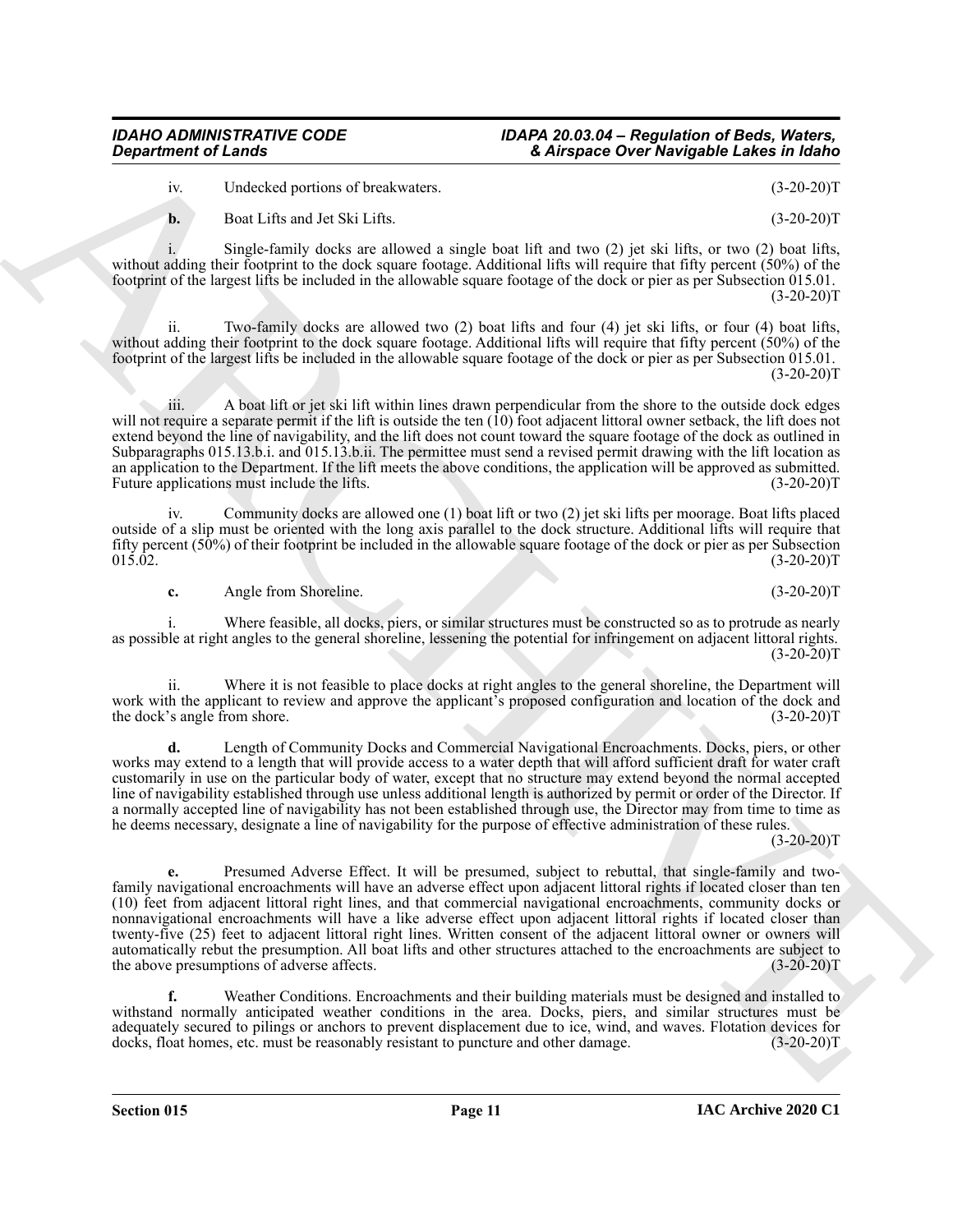**g.** Markers. If the Department determines that an encroachment is not of sufficient size to be readily seen or poses a hazard to navigation, the permit will specify that aids to navigation be used to clearly identify the potential hazard. (3-20-20) potential hazard.

# **h.** Overhead Clearance. (3-20-20)T

**Considered Calculates** of the transformation of the material of the propose Constantine (i.e.,  $\frac{1}{2}$  (i.e.,  $\frac{1}{2}$  (i.e.,  $\frac{1}{2}$  (i.e.,  $\frac{1}{2}$  (i.e.,  $\frac{1}{2}$  (i.e.,  $\frac{1}{2}$  (i.e.,  $\frac{1}{2}$  (i.e.,  $\frac{1}{$ i. Overhead clearance between the natural or ordinary high water mark or the artificial high water mark, if there be one, and the structure or wires must be sufficient to pass the largest vessel that may reasonably be anticipated to use the subject waters in the vicinity of the encroachment. In no case will the clearance be required to exceed thirty (30) feet unless the Department determines after public hearing that it is in the overall public interest that the clearance be in excess of thirty (30) feet. Irrespective of height above the water, approval of structures or wires presenting a hazard for boating or other water related activities may be conditioned upon adequate safety marking to show clearance and otherwise to warn the public of the hazard. The Department will specify in the permit<br>the amount of overhead clearance and markings required. (3-20-20) the amount of overhead clearance and markings required.

ii. When the permit provides for overhead clearance or safety markings under Paragraph 015.13.h., the Department will consider the applicable requirements of the United States Coast Guard, the Idaho Transportation Department, the Idaho Public Utilities Commission and any other applicable federal, state, or local regulations.

 $(3-20-20)T$ 

**i.** Beaded Foam Flotation. Beaded foam flotation must be completely encased in a manner that will maintain the structural integrity of the foam. The encasement must be resistant to the entry of rodents. (3-20-20)T

<span id="page-11-3"></span>**14. Floating Toys**. (3-20-20)T

**a.** Encroachment permits are not required for floating toys, except where noted in Paragraph 015.14.b. and cities may regulate floating toys for public safety and related concerns. (3-20-20) Counties and cities may regulate floating toys for public safety and related concerns.

**b.** A floating toy becomes a nonnavigational encroachment, and an encroachment permit is required,  $e(1)$  of the following occurs: (3-20-20) when one  $(1)$  of the following occurs:

i. It is anchored to the bed of the lake with a device that requires equipment to remove it from the bed of the lake, or;  $(3-20-20)T$ 

ii. It is located waterward of the line of navigability for more than twenty-four (24) consecutive hours.  $(3-20-20)T$ 

# <span id="page-11-4"></span>**15. Lake Specific Encroachment Permit Terms**. (3-20-20)T

**a.** The Department may use encroachment permit conditions specific to individual lakes if the permit conditions are needed to protect public trust values and the permit condition is approved by the Land Board.

 $(3-20-20)T$ 

**b.** Lake specific encroachment permit conditions may supplement, negate, or alter encroachment s established in Section 015 of these rules. (3-20-20) standards established in Section 015 of these rules.

**c.** Lake specific encroachment permit conditions will be used to assist with implementing lake management plans authorized by Title 39, Chapter 66, Idaho Code; Title 39, Chapter 85, Idaho Code; Title 67, Chapter 43, Idaho Code; and Title 70, Chapter 2, Idaho Code. The purpose for using such lake specific permit conditions is to address lake specific environmental concerns that require attention and create a need for a variance<br>from what is allowed on other lakes. (3-20-20) from what is allowed on other lakes.

**d.** Lake specific encroachment permit terms may be read at the Idaho Department of Lands website:<br>ww.idl.idaho.gov/. (3-20-20)T http://www.idl.idaho.gov/.

# <span id="page-11-2"></span><span id="page-11-0"></span>**016. -- 019. (RESERVED)**

<span id="page-11-1"></span>**020. APPLICATIONS.**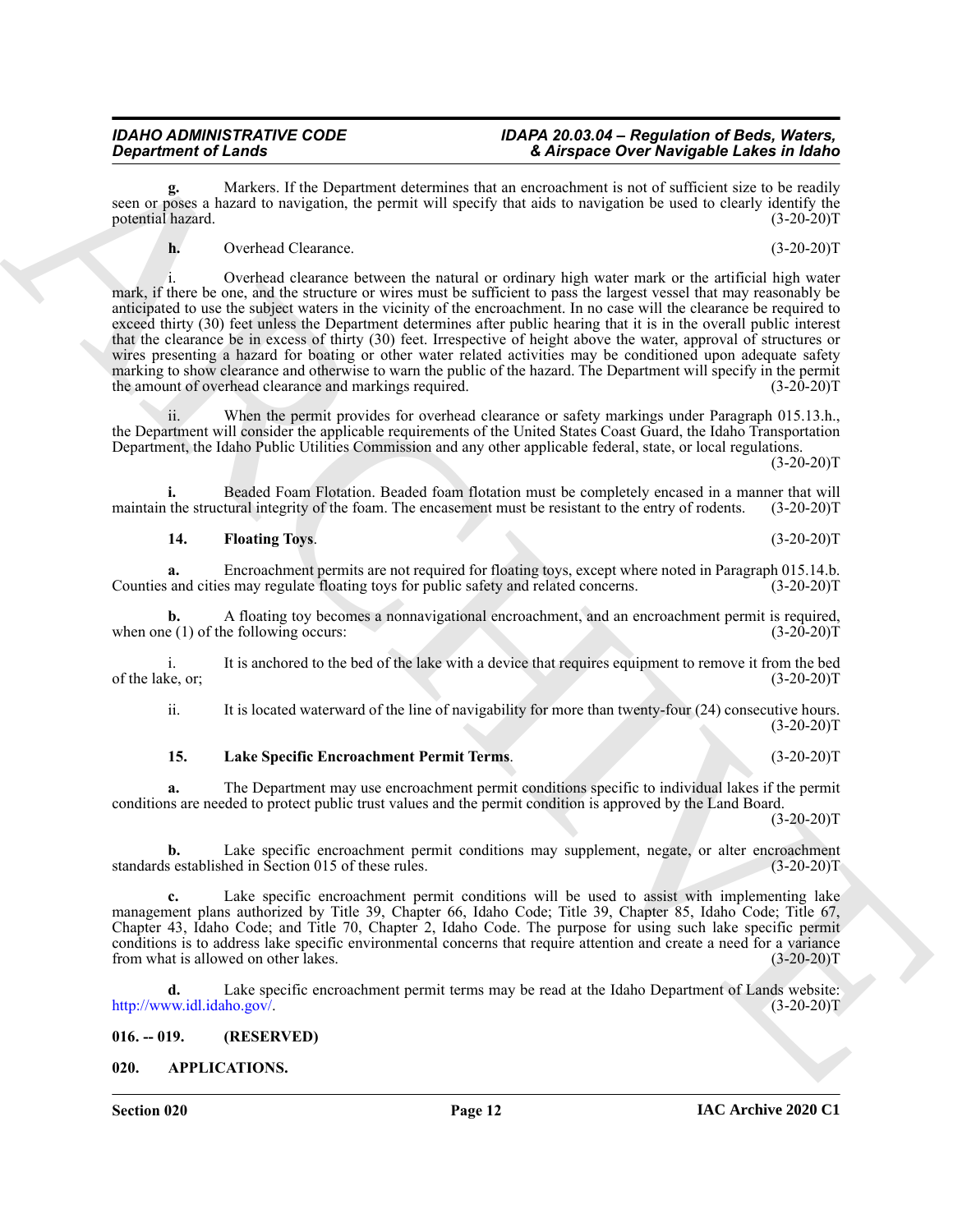**Constraint of Leady<br>
Constraint Applications.** No prove the distribution of the state of the state of the state of the state of the state<br>
constraint of the state of the state of the state of the state of the state of th **01. Encroachment Applications**. No person shall hereafter make or cause to be made any encroachment on, in or above the beds or waters of any navigable lake in the state of Idaho without first making application to and receiving written approval from the department. The placing of dredged or fill material, refuse or waste matter intended as or becoming fill material, on or in the beds or waters of any navigable lake in the state of Idaho shall be considered an encroachment and written approval by the department is required. If demolition is required prior to construction of the proposed encroachment, then the application must describe the demolition activities and the steps that will be taken to protect water quality and other public trust values. No demolition activities may proceed until the permit is issued. (3-20-20)T

<span id="page-12-3"></span><span id="page-12-0"></span>**02. Signature Requirement**. Only persons who are littoral owners or lessees of a littoral owner shall be eligible to apply for encroachment permits. A person who has been specifically granted littoral rights or dock rights from a littoral owner shall also be eligible for an encroachment permit; the grantor of such littoral rights, however, shall no longer be eligible to apply for an encroachment permit. Except for waterlines or utility lines, the possession of an easement to the shoreline does not qualify a person to be eligible for an encroachment permit.

 $(3-20-20)T$ 

<span id="page-12-1"></span>**03. Other Permits**. Nothing in these rules shall excuse a person seeking to make an encroachment from obtaining any additional approvals lawfully required by federal, local or other state agencies. (3-20-20)T

<span id="page-12-2"></span>**04. Repairs, Reinstallation of Structures**. No permit is required to clean, maintain, or repair an existing permitted encroachment, but a permit is required to completely replace, enlarge, or extend an existing encroachment. Replacement of single-family and two-family docks may not require a permit if they meet the criteria in Section 58-1305(e), Idaho Code. Reinstalling the top or deck of a dock, wharf or similar structure shall be considered a repair; reinstallation of winter damaged or wind and water damaged pilings, docks, or float logs shall be considered a repair. Repairs, or replacements under Section 58-1305(e), Idaho Code, that adversely affect the bed of the lake will be considered a violation of these rules. (3-20-20) the lake will be considered a violation of these rules.

# <span id="page-12-4"></span>**05. Dock Reconfiguration**. (3-20-20)T

**a.** Rearrangement of single-family and two-family docks will require a new application for an ment permit. (3-20-20) encroachment permit.

**b.** Rearrangement of community docks and commercial navigational encroachments may not require a new application for an encroachment permit if the changes are only internal. The department shall be consulted prior to modifications being made, and shall use the following criteria to help determine if a new permit must be submitted: (3-20-20) submitted:  $(3-20-20)T$ 

i. Overall footprint does not change in dimension or orientation; (3-20-20)T

ii No increase in the square footage, as described in the existing permit and in accordance with 015.13.a., occurs. This only applies to community docks; (3-20-20) Paragraph 015.13.a., occurs. This only applies to community docks;

<span id="page-12-5"></span>iii. The entrances and exits of the facility do not change. (3-20-20)T

**06. Redredging**. Redredging a channel or basin shall be considered a new encroachment and a permit is required unless redredging is specifically authorized by the outstanding permit. Water quality certification from the Idaho Department of Environmental Quality is required regardless of how redredging is addressed in any existing or future permit. (3-20-20) future permit. (3-20-20)T

**07. Forms, Filing**. Applications and plans shall be filed on forms provided by the Department together with filing fees and costs of publication when required by these rules. Costs of preparation of the application, including all necessary maps and drawings, shall be paid by the applicant. (3-20-20)T

**a.** Plans shall include the following information at a scale sufficient to show the information requested: (3-20-20) requested: (3-20-20)T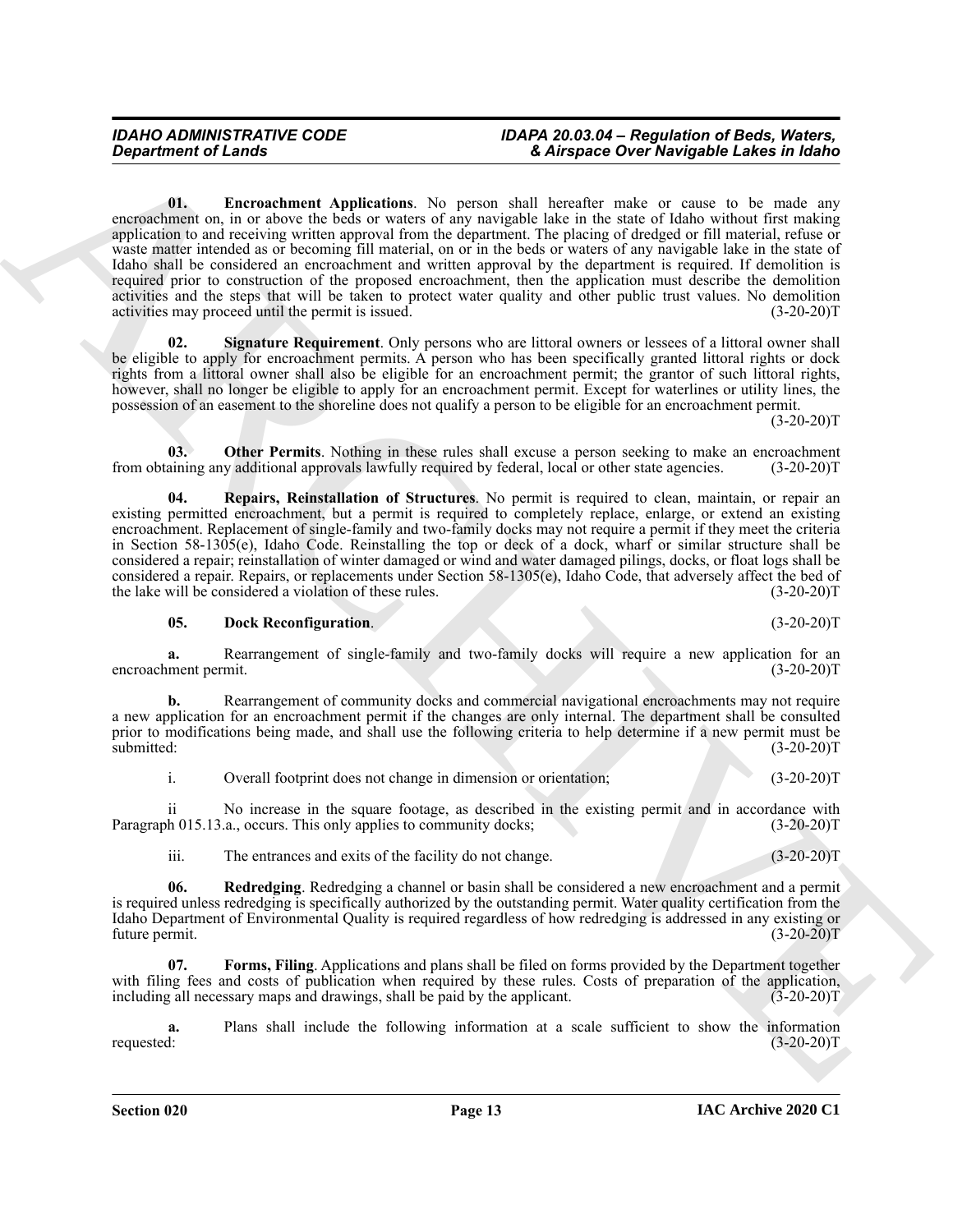i. Lakebed profile in relationship to the proposed encroachment. The lakebed profile shall show the and winter water levels. (3-20-20) summer and winter water levels.

ii. Copy of most recent survey or county plat showing the full extent of the applicant's lot and the adjacent littoral lots. (3-20-20)T

iii. Proof of current ownership or control of littoral property or littoral rights. (3-20-20)T

iv. A general vicinity map. (3-20-20)T

v. Scaled air photos or maps showing the lengths of adjacent docks as an indication of the line of navigability, distances to adjacent encroachments, and the location and orientation of the proposed encroachment in the lake. (3-20-20)T the lake.  $(3-20-20)T$ 

vi. Total square footage of proposed docks and other structures, excluding pilings, that cover the lake surface. (3-20-20)T

vii. Names and current mailing addresses of adjacent littoral landowners. (3-20-20)T

Gapacitation of Leaders Counter and Advanced Counter and Advanced Counter and Advanced Development and Advanced Development and Advanced Development and Advanced Development and Advanced Development and Advanced Developme **b.** Applications must be submitted or approved by the littoral owner or, if the encroachment will lie over or upon private lands between the natural or ordinary high water mark and the artificial high water mark, the application must be submitted or approved by the owner of such lands. When the littoral owner is not the applicant, the application shall bear the owner's signature as approving the encroachment prior to filing. (3-20-20) the application shall bear the owner's signature as approving the encroachment prior to filing.

**c.** If more than one (1) littoral owner exists, the application must bear the signature of all littoral owners, or the signature of an authorized officer of a designated homeowner's or property management association.  $(3-20-20)T$ 

**d.** Applications for noncommercial encroachments intended to improve waterways for navigation, wildlife habitat and other recreational uses by members of the public must be filed by any municipality, county, state, or federal agency, or other entity empowered to make such improvements. Application fees are not required for these<br>(3-20-20)T encroachments.

**e.** The following applications shall be accompanied by the respective nonrefundable filing fees together with a deposit toward the cost of newspaper publication, which deposit shall be determined by the director at the time of filing: (3-20-20) the time of filing:

i. Nonnavigational encroachments require a fee of one thousand dollars (\$1,000); except that nonnavigational encroachments for bank stabilization and erosion control require a fee of five hundred fifty dollars (\$550).  $(3-20-20)$ T (30.200)

ii. Commercial navigational encroachments require a base fee of two thousand dollars (\$2,000). If the costs of processing an application exceed this amount, then the applicant may be charged additional costs as allowed<br>by Title 58, Chapter 13, Section 58-1307, Idaho Code; (3-20-20) by Title 58, Chapter 13, Section 58-1307, Idaho Code;

iii. Community navigational encroachments require a fee of two thousand dollars (\$2,000); and  $(3-20-20)T$ 

iv. Navigational encroachments extending beyond the line of navigability require a fee of one<br>dollars (\$1,000). (3-20-20)T thousand dollars  $(\$1,000)$ .

**f.** Applicants shall pay any balance due on publication costs before written approval will be issued. The Department shall refund any excess at or before final action on the application.

**g.** Application for a single-family or two-family dock not extending beyond the line of navigability or a nonnavigational encroachment for a buried or submerged water intake line serving four or less households shall be accompanied by a nonrefundable filing fee of four hundred twenty-five dollars (\$425). (3-20-20)T accompanied by a nonrefundable filing fee of four hundred twenty-five dollars (\$425).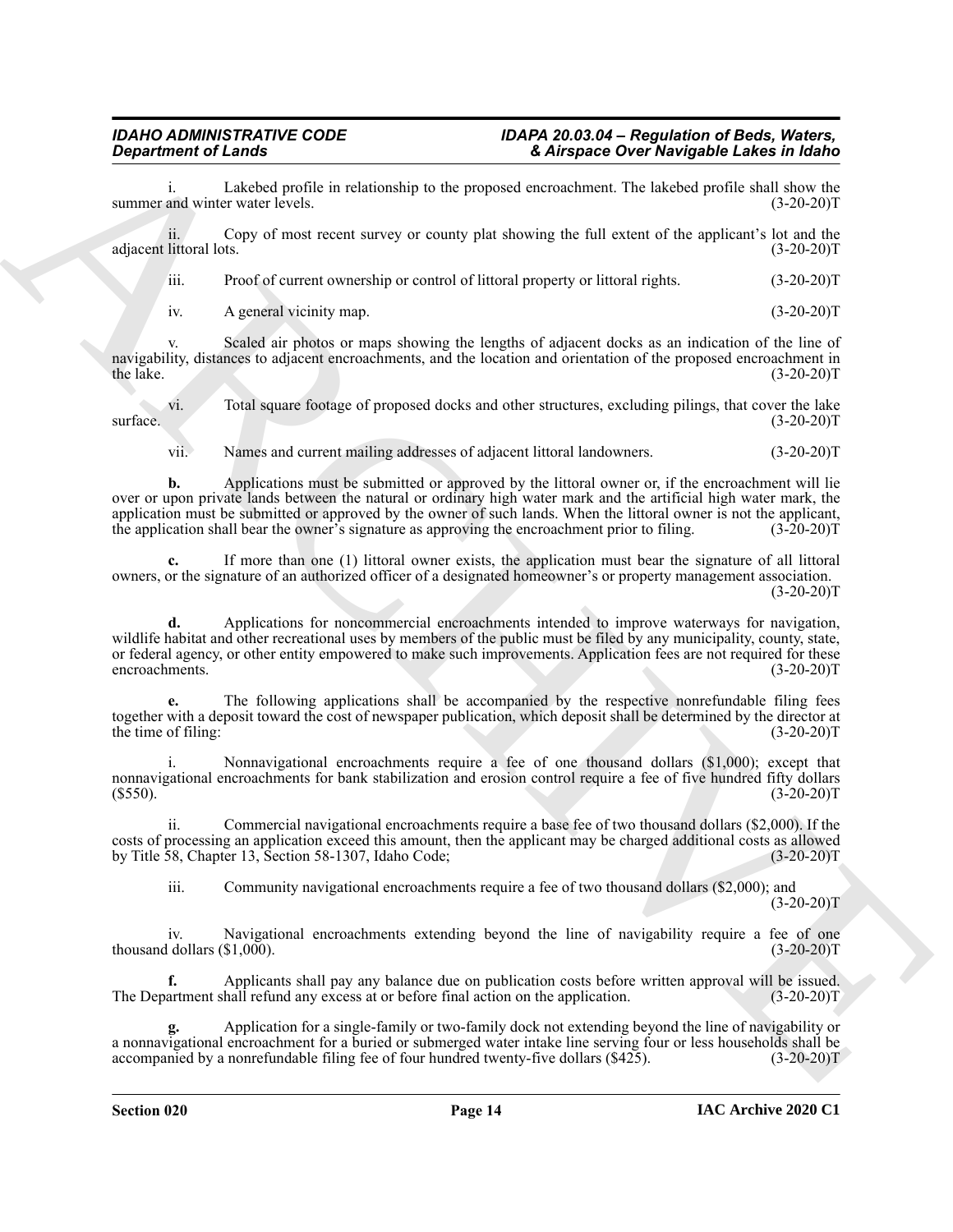**h.** No publication cost is required for application for noncommercial navigational encroachment not extending beyond the line of navigability or for application for installation of buried or submerged water intake lines and utility lines. (3-20-20) and utility lines.

**i.** Applications and plans shall be stamped with the date of filing. (3-20-20)T

**j.** Applications that are incomplete, not in the proper form, not containing the required signature(s), or not accompanied by filing fees and costs of publication when required, shall not be accepted for filing. The department shall send the applicant a written notice of incompleteness with a listing of the application's deficiencies. The applicant will be given thirty (30) days from receipt of the notice of incompleteness to resubmit the required information. The deadline may be extended with written consent of the department. If the given deadline is not met, the department will notify the applicant that the application has been denied due to lack of sufficient information. The applicant may reapply at a later date, but will be required to pay another filing fee and publication fee, if applicable.  $(3-20-20)T$ 

# <span id="page-14-0"></span>**021. -- 024. (RESERVED)**

### <span id="page-14-2"></span><span id="page-14-1"></span>**025. PROCESSING OF APPLICATIONS FOR SINGLE-FAMILY AND TWO-FAMILY NAVIGATIONAL ENCROACHMENTS WITHIN LINE OF NAVIGABILITY.**

<span id="page-14-4"></span><span id="page-14-3"></span>**01. Single-Family and Two-Family Navigational Encroachments**. Applications for single-family and two-family navigational encroachments not extending beyond the line of navigability will be processed with a minimum of procedural requirements and shall not be denied except in the most unusual of circumstances. No newspaper publication, formal appearance by the applicant, or hearing is contemplated. (3-20-20)T

**Expansion of Lendary Contribution** is a divergence Over Marigade Cale in the set of the set of the set of the set of the set of the set of the set of the set of the set of the set of the set of the set of the set of the **02. Notification of Adjacent Littoral Owners**. The department will provide a copy of the application to the littoral owners immediately adjacent to the applicant's property. If the applicant owns one (1) or more adjacent lots, the department shall notify the owner of the next adjacent lot. If the proposed encroachment may infringe upon the littoral rights of an adjacent owner, the department will provide notice of the application by certified mail, return receipt requested; otherwise, the notice will be sent by regular mail. Notification will be mailed to the adjacent littoral owners' usual place of address, which, if not known, will be the address shown on the records of the county treasurer or assessor. The applicant may submit the adjacent littoral owners' signatures, consenting to the proposed encroachment, in lieu of the department's notification. (3-20-20) encroachment, in lieu of the department's notification.

# <span id="page-14-6"></span>**03. Written Objections**. (3-20-20)T

### **a.** If an adjacent littoral owner files written objections to the application with the department within ten (10) days from the date of service or receipt of notice of the completed application, the department shall fix a time and a place for a hearing. In computing the time to object, the day of service or receipt of notice of the application shall not be counted. Objections must be received within the ten (10) day period by mail or hand delivery in the local department office or the director's office in Boise. If the last day of the period is Saturday, Sunday or a legal holiday, the time within which to object shall run until the end of the first business day thereafter. (3-20-20)T

**b.** The applicant and any objectors may agree to changes in the permit that result in the objections being withdrawn. Department employees may facilitate any such agreement. Participation by department personnel in this informal mediation shall not constitute a conflict of interest for participation in the hearing process. A withdrawal of objections must be in writing, completed prior to a scheduled hearing, and contain: (3-20-20)T

<span id="page-14-5"></span>i. Signatures of the applicant and the objecting party; (3-20-20)T

ii. A description of the changes or clarifications to the permit that are acceptable to the applicant, the objecting party, and the department. (3-20-20)T

**04. Unusual Circumstances**. Even though no objection is filed by an adjacent littoral owner to a noncommercial navigational encroachment, if the director deems it advisable because of the existence of unusual circumstances, he may require a hearing. (3-20-20) circumstances, he may require a hearing.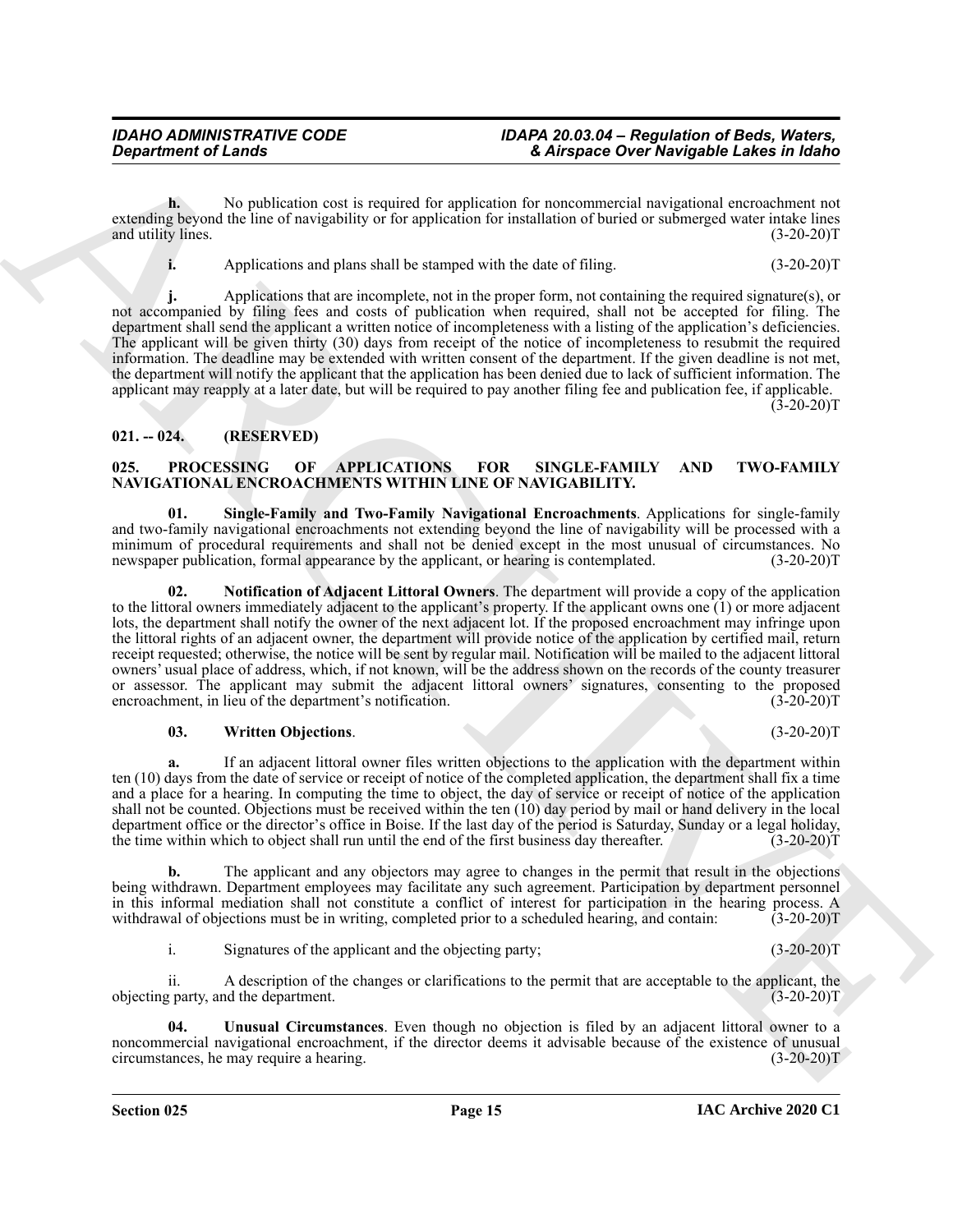<span id="page-15-8"></span>**05. Hearings**. Hearings fixed by the director following an objection pursuant to Subsection 025.03 or the Director's own determination pursuant to Subsection 025.04 shall be fixed as to time and place, but no later than sixty (60) days from date of acceptance for filing of the application. At the hearing the applicant and any adjacent riparian owner filing timely objections may appear personally or through an authorized representative and present evidence. The department may also appear and present evidence at the hearing. In such hearings the hearing coordinator shall act as a fact finder and not a party. The Director, at his discretion, will designate a Department representative to sit as the hearing coordinator. Provided, however, that the parties may agree to informal disposition of an application by stipulation, agreed settlement, consent order, or other informal means. (3-20-20)T

<span id="page-15-6"></span>**06. Decision Following a Hearing**. The director shall, within forty-five (45) days after close of the hearing provided for in Subsections 025.03 or 025.04 render a final decision and give notice thereof to the parties appearing before him either personally or by certified or registered mail. The final decision shall be in writing.

 $(3-20-20)$ T

<span id="page-15-7"></span>**07. Disposition Without Hearing**. If a hearing is not held under Subsection 025.03 or Subsection 025.04, then the department shall act upon a complete application filed under Subsection 025.01 as expeditiously as possible but no later than sixty (60) days from acceptance of the application. Failure to act within this sixty (60) day timeframe shall constitute approval of the application. Applications determined to be incomplete under Subsection 020.07 are not subject to the sixty (60) day timeframe until the information requested by the department and required by the rules has been submitted. (3-20-20)T

<span id="page-15-9"></span>**08. Judicial Review**. Any applicant aggrieved by the Director's final decision, or an aggrieved party appearing at a hearing, shall have a right to have the proceedings and final decision reviewed by the district court in the county where the encroachment is proposed by filing a notice of appeal within thirty (30) days from the date of the final decision. An adjacent littoral owner shall be required to deposit an appeal bond with the court, in an amount to be determined by the court but not less than five hundred dollars (\$500) insuring payment to the applicant of damages caused by delay and costs and expenses, including reasonable attorney fees, incurred on the appeal in the event the district court sustains the action of the director. The applicant need post no bond with the court to prosecute an appeal.  $(3-20-20)$ an appeal. (3-20-20)T

# <span id="page-15-0"></span>**026. -- 029. (RESERVED)**

# <span id="page-15-4"></span><span id="page-15-2"></span><span id="page-15-1"></span>**030. PROCESSING OF APPLICATIONS FOR ALL OTHER TYPES OF ENCROACHMENTS.**

**Expansion of Lendar<br>
4. Advanced Over Maringale. Leading and the labeling of the sine of Marchives and the sine of Karoline Control (1980). The sine of Karoline Control (1980) and the sine of Karoline Control (1980) and 01. Nonnavigational, Community, and Commercial Navigational Encroachments**. Within ten (10) days of receiving a complete application for a nonnavigational encroachment, a community dock, a commercial navigational encroachment, or a navigational encroachment extending beyond the line of navigability, the Department will cause to be published a notice of application once a week for two (2) consecutive weeks in a newspaper of general circulation in the county in which the encroachment is proposed. If, however, the Director orders a hearing on the application within the time for publication of the above notice, the Department will dispense with publication of the notice of the application and proceed instead to publish a notice of the public hearing as provided in Subsection 030.05. Applications for installation of buried or submerged water intake lines and utility lines are exempt from the newspaper publication process. (3-20-20)T

<span id="page-15-3"></span>**02. Encroachments Not in Aid of Navigation**. Encroachments not in aid of navigation in navigable lakes will normally not be approved by the Department and will be considered only in cases involving major environmental, economic, or social benefits to the general public. Approval under these circumstances is authorized only when consistent with the public trust doctrine and when there is no other feasible alternative with less impact on public trust values. (3-20-20) public trust values.

<span id="page-15-5"></span>**03. Notifications**. Upon request or when the Department deems it appropriate, the Department may furnish copies of the application and plans to federal, state and local agencies and to adjacent littoral owners, requesting comment on the likely effect of the proposed encroachment upon adjacent littoral property and public trust values such as navigation, fish and wildlife habitat, aquatic life, recreation, aesthetic beauty, water quality, etc.

 $(3-20-20)T$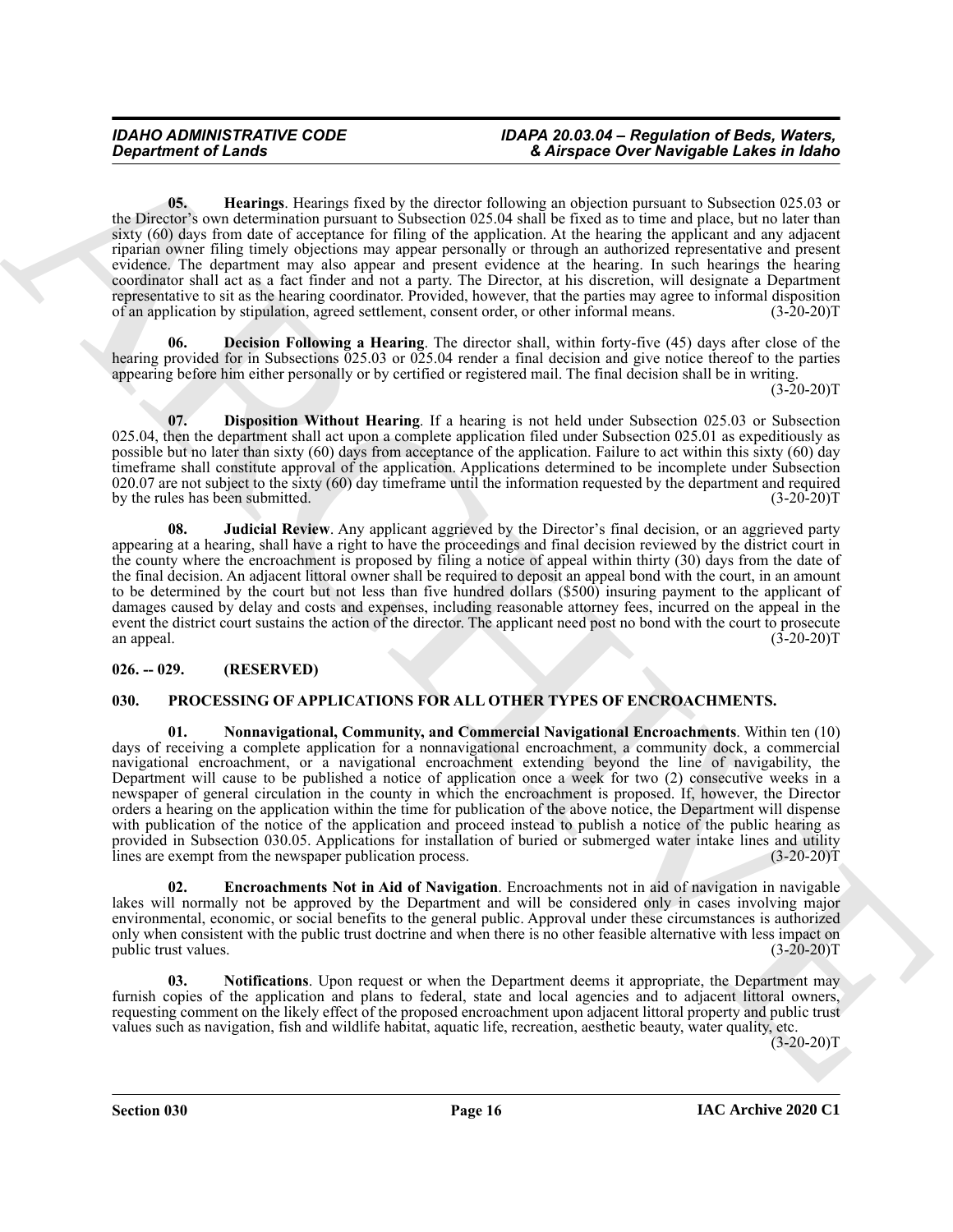<span id="page-16-6"></span>**04. Written Comments or Objections**. Within thirty (30) days of the first date of publication, an agency, adjacent littoral owner or lessee, or any resident of the state of Idaho may do one (1) of the following:  $(3-20-20)T$ 

**a.** Notify the Department of their opinions and recommendation, if any, for alternate plans they believe will be economically feasible and will accomplish the purpose of the proposed encroachment without unreasonably adversely affecting adjacent littoral property or public trust values; or (3-20-20) unreasonably adversely affecting adjacent littoral property or public trust values; or

**b.** File with the Department written objections to the proposed encroachment and request a public hearing on the application. The hearing must be specifically requested in writing. Any person or agency requesting a hearing on the application must deposit and pay to the Department an amount sufficient to cover the cost of publishing notice of hearing provided in Subsection 030.05. (3-20-20) publishing notice of hearing provided in Subsection 030.05.

<span id="page-16-3"></span>**05. Hearing**. Notice of the time and place of public hearing on the application will be published by the Director once a week for two (2) consecutive weeks in a newspaper in the county in which the encroachment is proposed, which hearing will be held within ninety (90) days from the date the application is accepted for filing.  $(3-20-20)T$ 

<span id="page-16-4"></span>**06. Hearing Participants**. Any person may appear at the public hearing and present oral testimony.<br>
comments will also be received by the Department. (3-20-20) Written comments will also be received by the Department.

**07. Decision After Hearing**. The Director will render a final decision within thirty (30) days after close of the public hearing. A copy of his final decision will be mailed to the applicant and to each person or agency appearing at the hearing and giving oral or written testimony in support of or in opposition to the proposed encroachment. (3-20-20)T

# <span id="page-16-1"></span><span id="page-16-0"></span>**08. Decision Where No Hearing**. (3-20-20)T

**a.** In the event no objection to the proposed encroachment is filed with the Department and no public hearing is requested under Subsection 030.04, or ordered by the Director under Subsection 030.01, the Department, based upon its investigation and considering the economics of the navigational necessity, justification or benefit, public or private, of such proposed encroachment as well as its detrimental effects, if any, upon adjacent real property and public trust values such as navigation, fish and wildlife habitat, aquatic life, recreation, aesthetic beauty, water quality, etc. will prepare and forward to the applicant its decision. (3-20-20)T

<span id="page-16-5"></span>**b.** The applicant, if dissatisfied with the Director's decision, has twenty (20) days from the date of the Director's decision to request reconsideration thereof. If reconsideration is required, the Director will set a time and place for a reconsideration hearing, not to exceed thirty (30) days from receipt of the request, at which time and place the applicant may appear in person or through an authorized representative and present briefing and oral argument. Upon conclusion of reconsideration, the Director will, by personal service or by registered or certified mail, notify the applicant of his final decision. (3-20-20)T

**Department of Lensin<br>
16. Lensing and Connective and Connective and Connective and Connective and Connective and Connective and Connective and Connective and Connective and Connective and Connective and Connective and 09. Judicial Review**. Any applicant aggrieved by the Director's final decision, or an aggrieved party who appeared at a hearing, has the right to have the proceedings and final decision of the Director reviewed by the district court in the county in which the encroachment is proposed by filing a notice of appeal within thirty (30) days from the date of the final decision. The applicant need post no bond with the court to prosecute an appeal. Any other aggrieved party is required to deposit an appeal bond with the court, in an amount to be determined by the court but not less than five hundred dollars (\$500), insuring payment to the applicant of damages caused by delay and costs and expenses, including reasonable attorney fees, incurred on the appeal in the event the district court sustains the action of the Director.

<span id="page-16-2"></span>**10. Factors in Decision**. In recognition of continuing private property ownership of lands lying between the natural or ordinary high water mark and the artificial high water mark, if present, the Department will consider unreasonable adverse effect upon adjacent property and undue interference with navigation the most important factors to be considered in granting or denying an application for either a nonnavigational encroachment or a commercial navigational encroachment not extending below the natural or ordinary high water mark. If no objections have been filed to the application and no public hearing has been requested or ordered by the Director, or,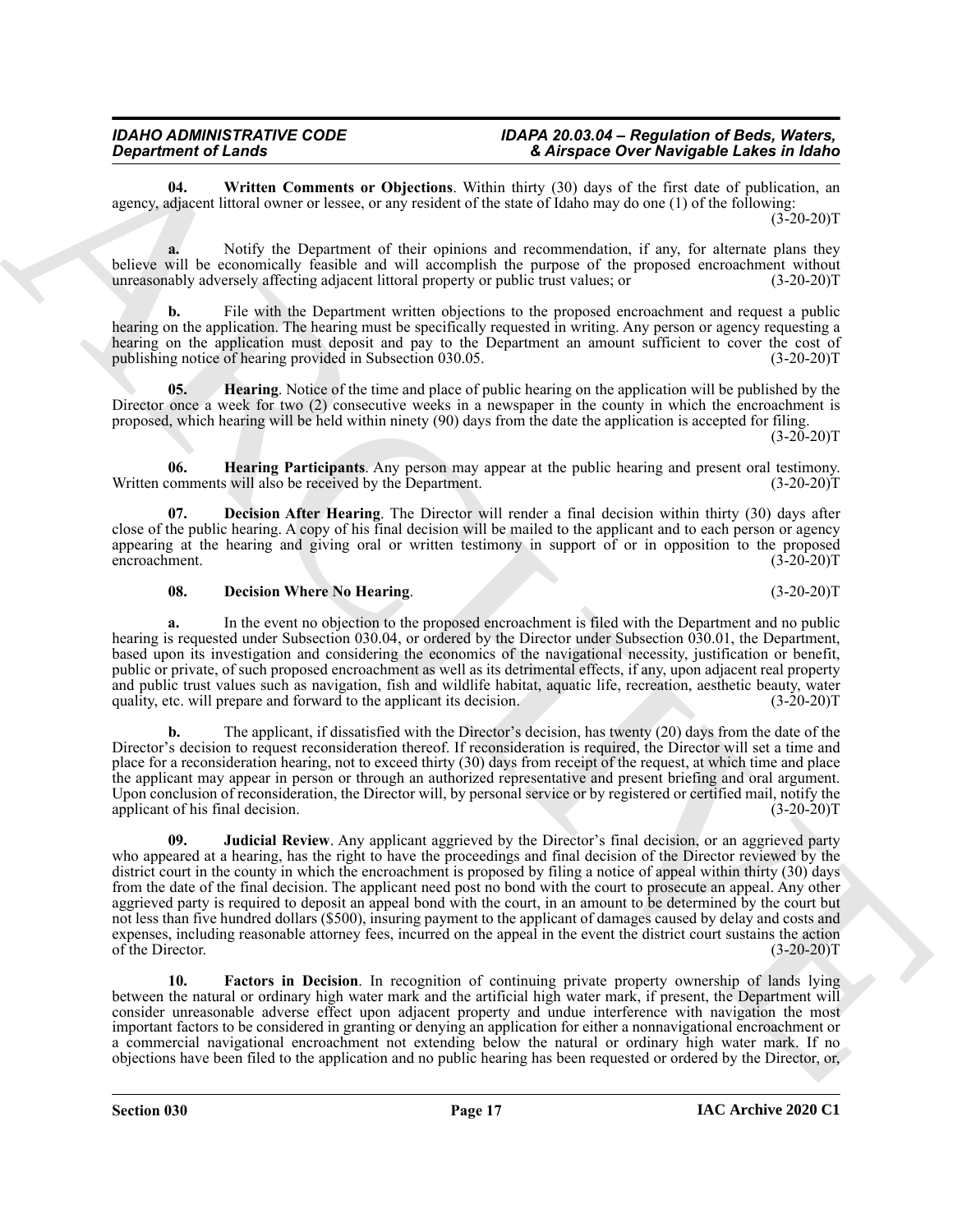if upon reconsideration of a decision disallowing a permit, or following a public hearing, the Department determines that the benefits, whether public or private, to be derived from allowing such encroachment exceed its detrimental effects, the permit will be granted. (3-20-20) effects, the permit will be granted.

# <span id="page-17-0"></span>**031. -- 034. (RESERVED)**

# <span id="page-17-14"></span><span id="page-17-1"></span>**035. TEMPORARY PERMITS.**

<span id="page-17-15"></span>**01. Applicability**. Temporary permits are used for construction, temporary activities related to permitted encroachments, or other activities approved by the Department. (3-20-20)T

**Permit Term**. These permits are generally issued for less than one (1) year, but longer terms may e Department and permits may be extended with Department approval. (3-20-20)T be approved by the Department and permits may be extended with Department approval.

<span id="page-17-19"></span><span id="page-17-18"></span><span id="page-17-17"></span><span id="page-17-16"></span>**03. Bonding**. The Department may require bonds for temporary permits. (3-20-20)T

**04. Fee**. The board sets fees for temporary permits, but the fees will not be greater than the amounts listed for the respective permit types in Subsection 020.07. Fee information is available on the Internet at www.idl.idaho.gov. (3-20-20)T

**05. Processing**. These permits may be advertised if the Department deems it appropriate, with the t paying the advertising fee as per Subsection 020.07. (3-20-20) applicant paying the advertising fee as per Subsection 020.07.

# <span id="page-17-2"></span>**036. -- 049. (RESERVED)**

# <span id="page-17-13"></span><span id="page-17-3"></span>**050. RECORDATION.**

Recordation of an issued permit in the records of the county in which an encroachment is located is a condition of issuance of a permit and proof of recordation must be furnished to the Department by the permittee before a permit becomes valid. Such recordation is at the expense of the permittee. Recordation of an issued permit serves only to provide constructive notice of the permit to the public and subsequent purchasers and mortgagees, but conveys no<br>other right, title, or interest on the permittee other than validation of said permit. (3-20-20)T other right, title, or interest on the permittee other than validation of said permit.

# <span id="page-17-4"></span>**051. -- 054. (RESERVED)**

# <span id="page-17-11"></span><span id="page-17-10"></span><span id="page-17-5"></span>**055. LEASES AND EASEMENTS.**

**Experiment of Lineary Constraints of Arrange Constraints (Constraints) A** constraint is the constraint of the state of the state of the state of the state of the state of the state of the state of the state of the stat Lease or Easement Required. As a condition of the encroachment permit, the Department may require a submerged land lease or easement for use of any part of the state-owned bed of the lake where such lease or easement is required in accordance with "Rules Governing Leases on State-owned Submerged Lands and Formerly Submerged Lands," IDAPA 20.03.17, or "Rules For Easements On State-owned Submerged Lands And Formerly Submerged Lands," IDAPA 20.03.09. A lease or easement may be required for uses including, but not limited to, commercial uses. Construction of an encroachment authorized by permit without first obtaining the required lease or easement constitutes a trespass upon state-owned public trust lands. This rule is intended to grant the state recompense for the use of the state-owned bed of a navigable lake where reasonable and it is not intended that the Department withhold or refuse to grant such lease or easement if in all other respects the proposed encroachment would be permitted. (3-20-20)T would be permitted.

<span id="page-17-12"></span>**02. Seawalls, Breakwaters, Quays**. Seawalls, breakwaters, and quays on or over state-owned beds, designed primarily to create additional land surface, will be authorized, if at all, by an encroachment permit and submerged land lease or easement, upon determination by the Department to be an appropriate use of submerged lands. (3-20-20)  $lands.$  (3-20-20) $T$ 

# <span id="page-17-6"></span>**056. -- 059. (RESERVED)**

# <span id="page-17-7"></span>**060. INSTALLATION.**

<span id="page-17-9"></span><span id="page-17-8"></span>**01.** Installation Only After Permit Issued. Installation or on site construction of an encroachment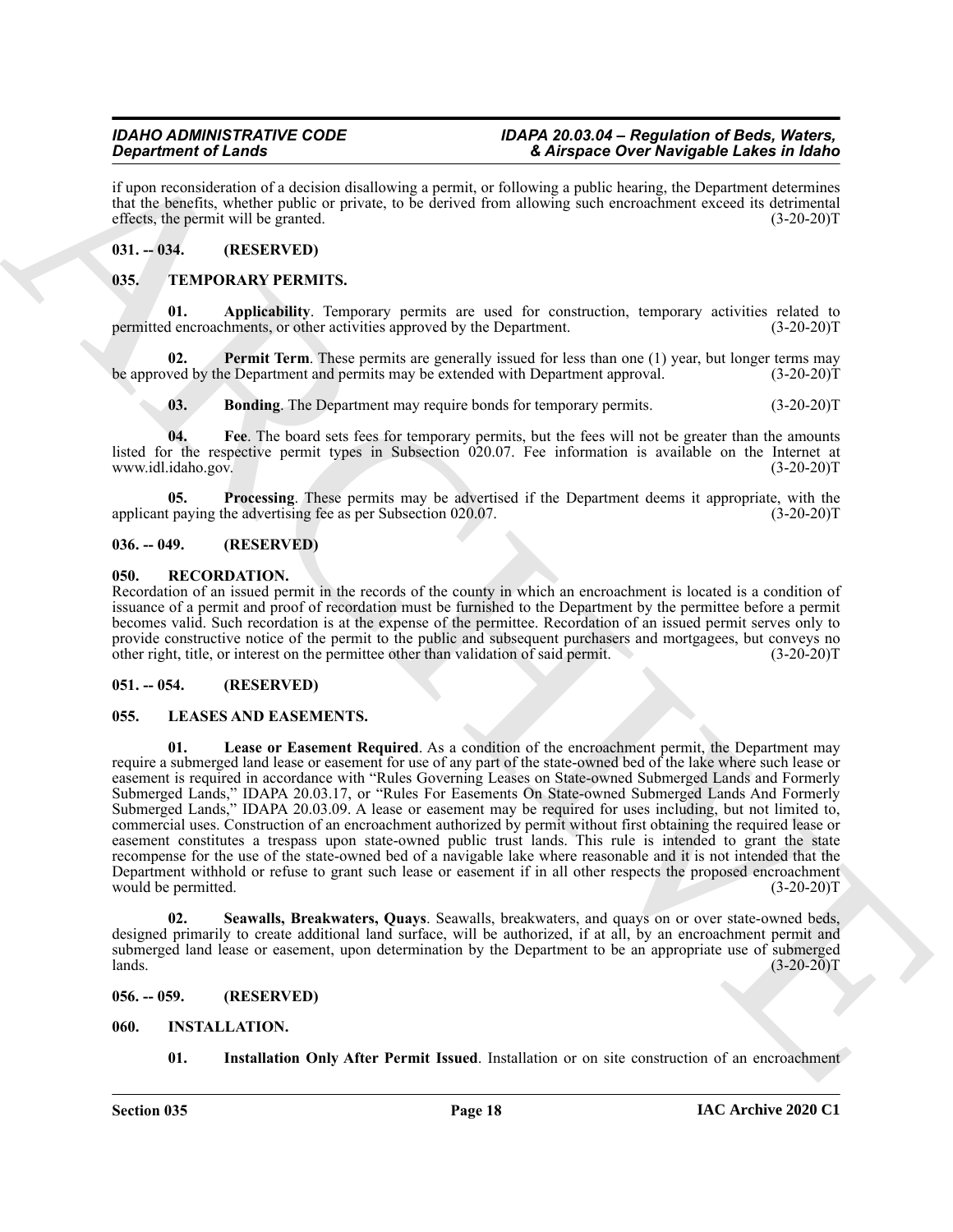may commence only when the permit is issued or when the department notifies the applicant in writing that installation may be commenced or when the department has failed to act in accordance with Subsection 025.07.  $(3-20-20)T$ 

<span id="page-18-10"></span>**02. Removal of Construction Waste**. (3-20-20)T

**Significant of Language Constraints (Exploration Architecture Constraint (Exploration Architecture Constraint (Exploration Architecture Constraint (Exploration Architecture Constraint (Exploration Architecture Constraint a.** Pilings, anchors, old docks, and other structures or waste at the site of the installation or reinstallation and not used as a part of the encroachment shall be removed from the water and lakebed at the time of the installation or reinstallation to a point above normal flood water levels; provided, however, that this shall not be construed to prevent the use of trash booms for the temporary control of floatable piling ends and other floatable materials in a securely maintained trash boom, but approval for a trash boom shall be required as part of a permit.

 $(3-20-20)T$ 

**b.** Demolition of encroachments shall be done in a manner that does not unnecessarily damage the lakebed or shoreline. Demolition work must comply with water quality standards administered by the Department of Environmental Quality. (3-20-20)T

<span id="page-18-9"></span>**03. Compliance with Permit**. All work shall be done in accordance with these rules, and the application submitted, and is subject to any condition specified in the permit. (3-20-20)T

<span id="page-18-11"></span>**04. Sunset Clause**. All activities authorized within the scope of the encroachment permit must be completed within three (3) years of issuance date. If the activities are not completed within three (3) years, the permit shall automatically expire unless it was previously revoked or extended by the department. The department may issue a permit with an initial sunset clause that exceeds three (3) years, if the need is demonstrated by the applicant.

 $(3-20-20)T$ 

# <span id="page-18-0"></span>**061. -- 064. (RESERVED)**

# <span id="page-18-4"></span><span id="page-18-1"></span>**065. ASSIGNMENTS.**

<span id="page-18-7"></span>**01. Assignment of Encroachment Permit**. Encroachment permits may be assigned upon approval of the department provided that the encroachment conforms with the approved permit. The assignor and assignee must<br>complete a department assignment form and forward it to the appropriate area office. (3-20-20) complete a department assignment form and forward it to the appropriate area office.

<span id="page-18-6"></span>**02. Assignment Fee**. The assignment fee is three hundred dollars (\$300) and is due at the time the assignment is submitted to the department. (3-20-20)T

<span id="page-18-5"></span>**03. Approval Required for Assignment**. An assignment is not valid until it has been approved by the ent. (3-20-20) department. (3-20-20)T

**04.** Assignment With New Permit. Encroachments not in compliance with the approved permit may ned only if: (3-20-20) be assigned only if:

<span id="page-18-8"></span>**a.** An application for a new permit to correct the noncompliance is submitted at the same time.  $(3-20-20)T$ 

<span id="page-18-13"></span>**b.** The assignee submits written consent to bring the encroachment permit into compliance.

 $(3-20-20)$ T

# <span id="page-18-2"></span>**066. -- 069. (RESERVED)**

# <span id="page-18-12"></span><span id="page-18-3"></span>**070. MISCELLANEOUS.**

**01. Water Resources Permit**. A permit to alter a navigable stream issued by the Department of Water Resources pursuant to Title 42, Chapter 38, Idaho Code, may, in appropriate circumstances, contain language stating<br>the approval of the Department of Lands to occupy the state-owned bed of the navigable stream. (3-20-20)T the approval of the Department of Lands to occupy the state-owned bed of the navigable stream.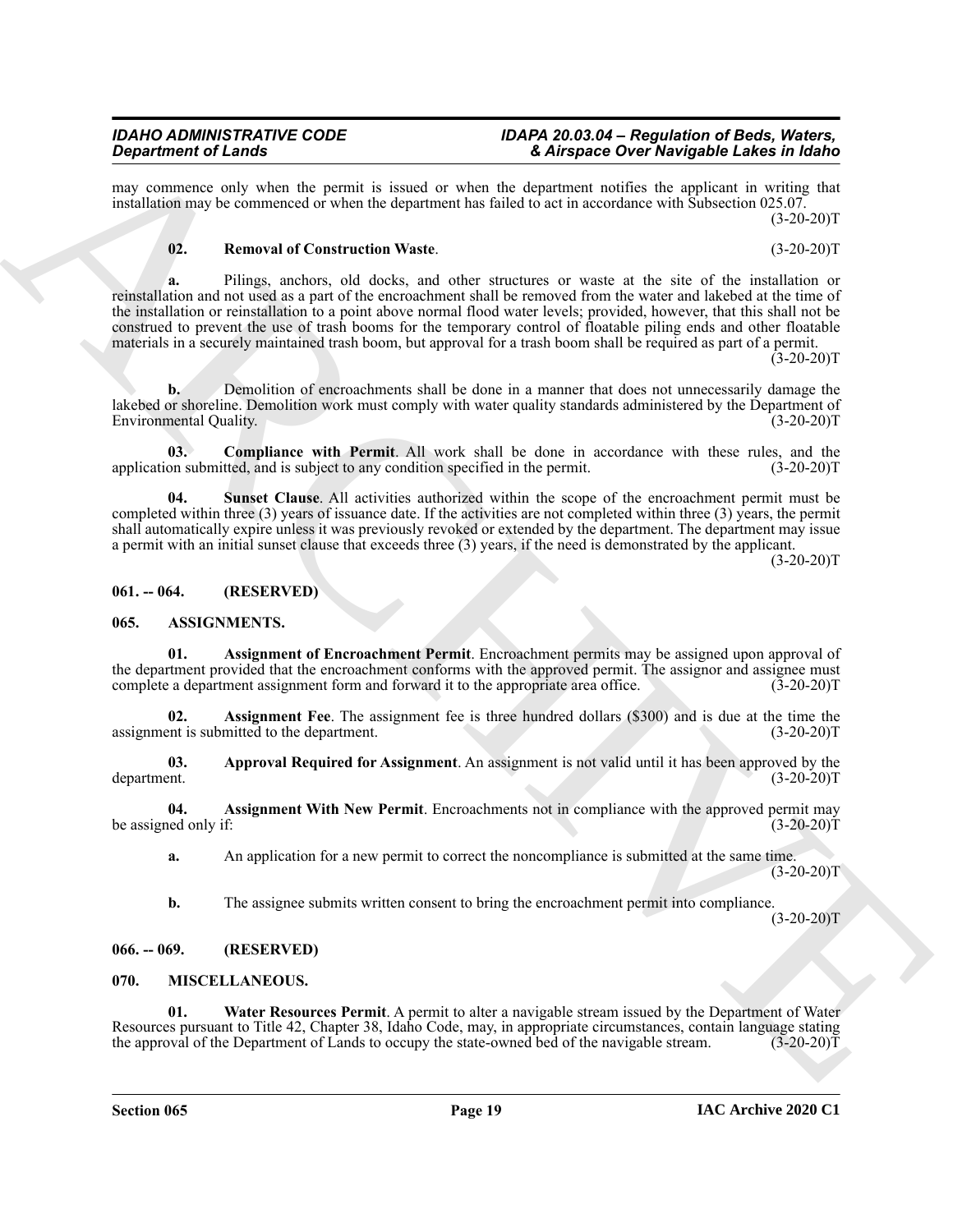<span id="page-19-2"></span>**02. Dredge and Placer Mining**. Department authorization is required for dredge and placer mining in the lands, lakes and rivers within the state, whether or not the state owns the beds, pursuant to Title 47, Chapter 13,<br>Idaho Code. (3-20-20) Idaho Code. (3-20-20)T

<span id="page-19-3"></span>**03. Mineral Leases**. Littoral rights do not include any right to remove bed materials from state-owned lakebeds. Applications to lease minerals, oil, gas and hydrocarbons, and geothermal resources within the state-owned beds of navigable lakes will be processed by the Department pursuant to Title 47, Chapters 7, 8 and 16, Idaho Code, and rules promulgated thereunder. (3-20-20)T

<span id="page-19-4"></span>**04.** Other Laws and Rules. The permittee must comply with all other applicable state, federal and is and laws insofar as they affect the use of public trust resources. (3-20-20) local rules and laws insofar as they affect the use of public trust resources.

# <span id="page-19-0"></span>**071. -- 079. (RESERVED)**

# <span id="page-19-6"></span><span id="page-19-5"></span><span id="page-19-1"></span>**080. VIOLATIONS - PENALTIES.**

**Equivalent of Lensins**<br> **Equivalent State Mating Dependent of Advisor on Advisor Constrainers in the Constrainers of the Constrainers (Exception 2018)**<br>
An archive state and the state of the state of the state and the st **01. Cease and Desist Order**. When the Department determines that a violation of these rules is occurring due to the ongoing construction of an unauthorized encroachment or an unauthorized modification of a permitted encroachment, it may provide the landowner, contractor, or permittee with a written cease and desist order that consists of a short and plain statement of what the violation is, the pertinent legal authority, and how the violation may be rectified. This order will be served by personal service or certified mail. The cease and desist order is used to maintain the status quo pending formal proceedings by the Department to rectify the violation. (3-20maintain the status quo pending formal proceedings by the Department to rectify the violation.

<span id="page-19-9"></span>**02. Notice of Noncompliance/Proposed Permit Revocation**. When the Department determines that these rules have been violated, a cause exists for revocation of a lake encroachment permit, or both of these have occurred, it will provide the permittee or offending person with a notice of noncompliance/proposed permit revocation that consists of a short and plain statement of the violation including any pertinent legal authority. This notice also informs the permittee or offending person of what steps are needed to either bring the encroachment into compliance, if possible, or avoid revocation, or both. (3-20-20) compliance, if possible, or avoid revocation, or both.

<span id="page-19-8"></span>**03. Noncompliance Resolution**. The Department will attempt to resolve all noncompliance issues through conference with the permittee or other involved party. Any period set by the parties for correction of a violation is binding. If the Department is unsuccessful in resolving the violations, then the Department may pursue other remedies under Section 080 of these rules. (3-20-20)T

<span id="page-19-10"></span>**04.** Violations. The following acts or omissions subject a person to a civil penalty as allowed by Title ter 13. Section 58-1308. Idaho Code: (3-20-20) 58, Chapter 13, Section 58-1308, Idaho Code:

**a.** A violation of the provisions of Title 58, Chapter 13, Idaho Code, or of the rules and general orders adopted and applicable to navigable lakes;

**b.** A violation of any special order of the Director applicable to a navigable lake; or  $(3-20-20)T$ 

**c.** Refusal to cease and desist from any violation in regards to a navigable lake after having received a written cease and desist order from the Department by personal service or certified mail, within the time provided in the notice, or within thirty (30) days of service of such notice if no time is provided. (3-20-20) the notice, or within thirty  $(30)$  days of service of such notice if no time is provided.

**d.** Willfully and knowingly falsifying any records, plans, information, or other data required by these  $r_{\text{rules}}$ . (3-20-20)T

<span id="page-19-7"></span>**e.** Violating the terms of an encroachment permit. (3-20-20)T

**05. Injunctions**, **Damages**. The Board expressly reserves the right, through the Director, to seek injunctive relief under Title 58, Chapter 13, Section 58-1308, Idaho Code and mitigation of damages under Title 58, Chapter 13, Section 58-1309, Idaho Code, in addition to the civil penalties provided for in Subsection 080.04 of these rules.  $(3-20-20)T$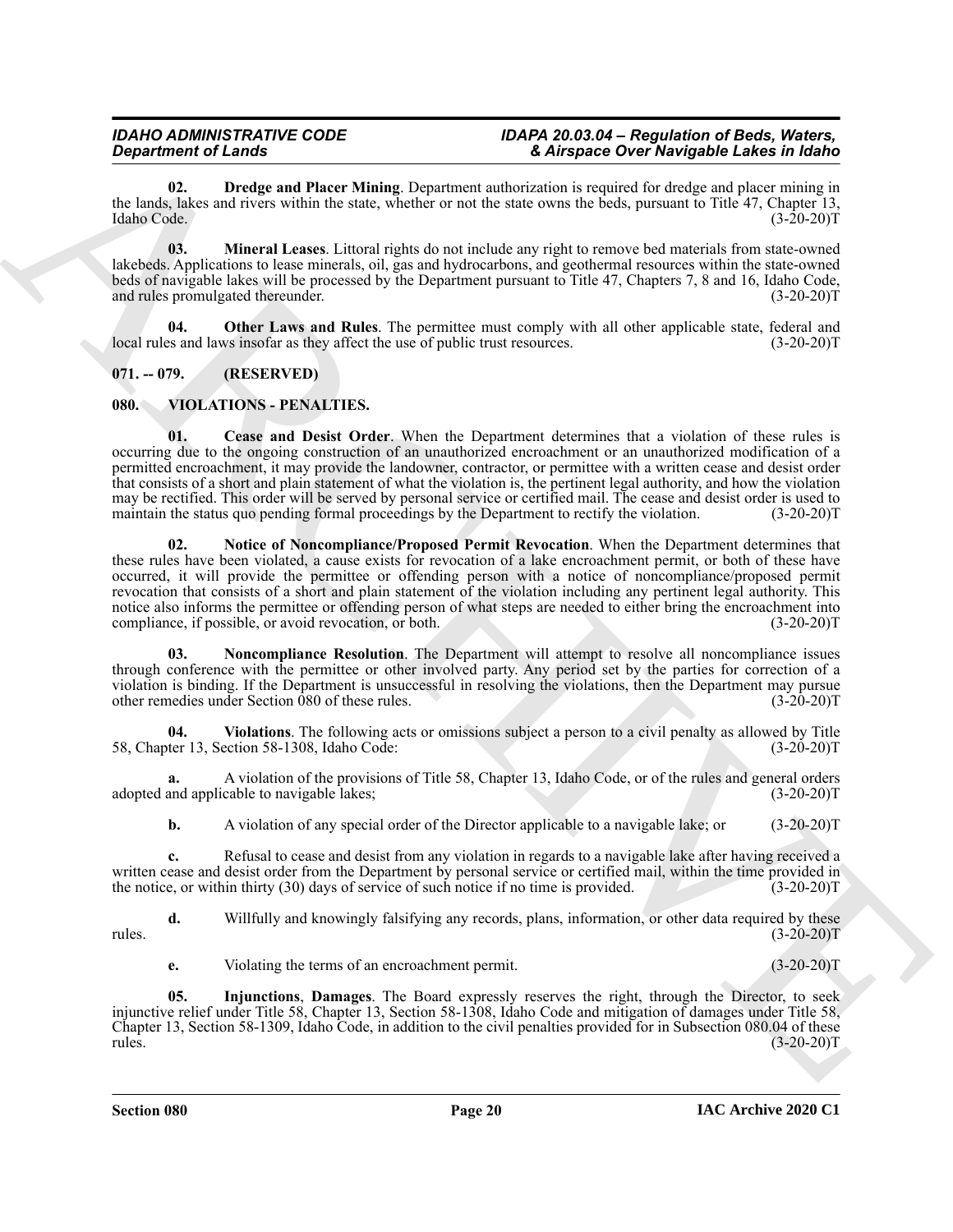**Expansion of Linear Science Communication (2)** and the set of the set of the set of the set of the set of the set of the set of the set of the set of the set of the set of the set of the set of the set of the set of the **06. Mitigation, Restoration**. The board expressly reserves the right, through the Director, to require mitigation and restoration of damages under Title 58, Chapter 13, Section 58-1309, Idaho Code, in addition to the civil penalties and injunctive relief provided for in Subsections 080.04 and 080.05 of these rules. The Department may consult with other state agencies to determine the appropriate type and amount of mitigation and restoration required.  $(3-20-20)T$ 

# <span id="page-20-2"></span><span id="page-20-1"></span>**07. Revocation of Lake Encroachment Permits**. (3-20-20)T

**a.** The Department may institute an administrative action to revoke a lake encroachment permit for violation of the conditions of a permit, or for any other reason authorized by law. All such proceedings will be conducted as contested case hearings subject to the provisions of Title 67, Chapter 52, Idaho Code, and IDAPA 20.01.01, "Rules of Practice and Procedure before the State Board of Land Commissioners." (3-20-20)T 20.01.01, "Rules of Practice and Procedure before the State Board of Land Commissioners."

**b.** A hearing officer appointed to conduct the revocation hearing prepares recommended findings of fact and conclusions of law and forward them to the Director for final adoption or rejection. (3-20-20)T

**c.** An aggrieved party who appeared and testified at a hearing has the right to have the proceedings and final decision of the Director reviewed by the district court of the county in which the violation or revocation occurred by filing a notice of appeal within twenty-eight (28) days from the date of the final decision. (3-20-20)T

# <span id="page-20-0"></span>**081. -- 999. (RESERVED)**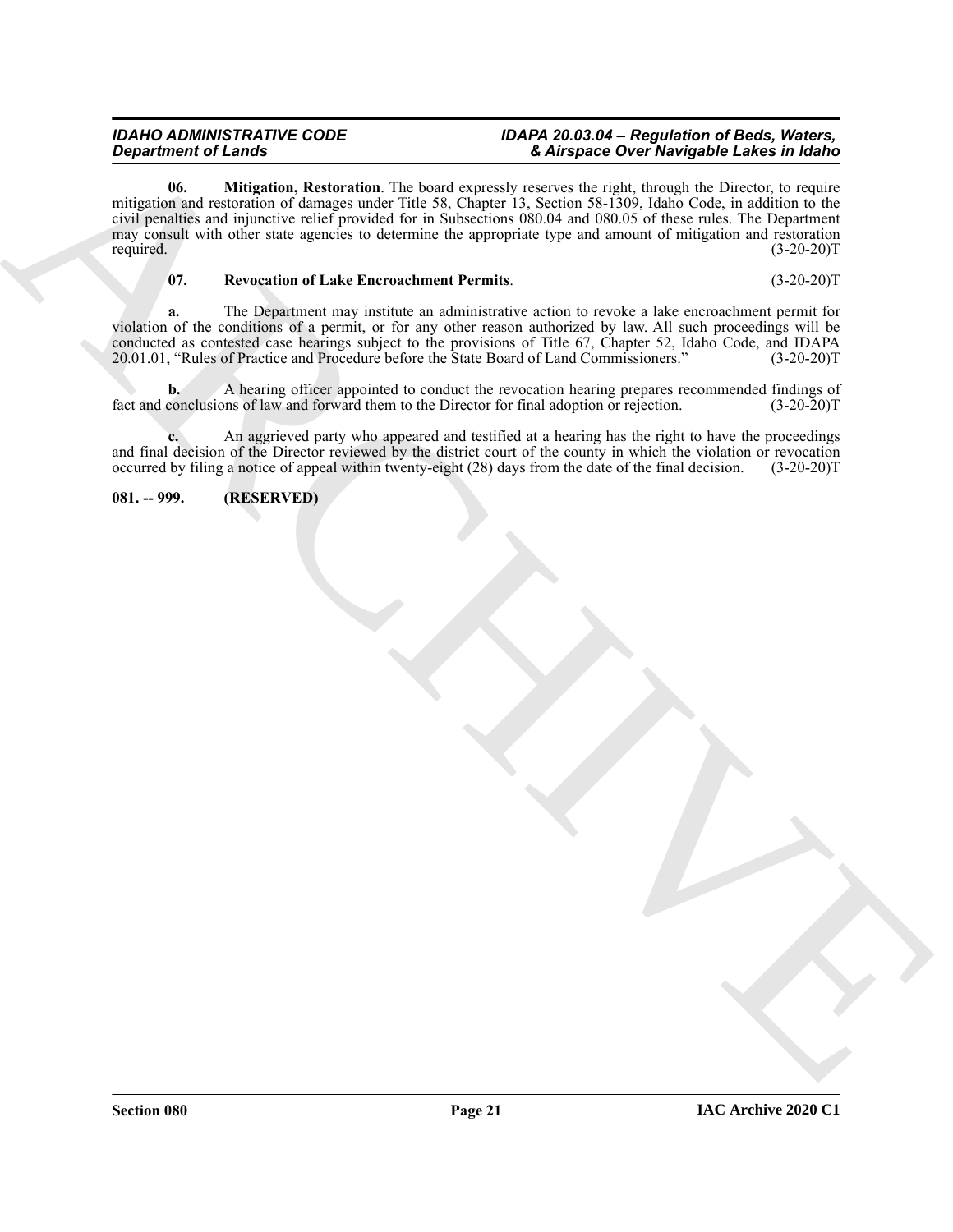# *Subject Index*

# **A**

Abbreviations, IDAPA 20.03.04 6 ATON 6 HDPE 6 Administrative Appeals 3 Applications 12 Encroachment Applications 13 Other Permits 13 Repairs, Reinstallation of Structures 13 Signature Requirement 13 Assignments 19 Approval Required for Assignment 19 Assignment Fee 19 Assignment of Encroachment Permit 19 Assignment With New Permit 19

# **C**

Commercial Navigational Encroachment 4

# **D**

Definitions 3 Adjacent 3 Aids to Navigation 3 Artificial High Water Mark 3 Beds of Navigable Lakes 3 Board 3 Boat Garage 3 Boat Lift 3 Boat Ramp 3 Commercial Marina 3 Commercial Navigational Encroachment 4 Community Docks 4 Covered Slip 4 Department 4 Director 4 Encroachments in Aid of Navigation 4 Encroachments Not in Aid of Navigation 4 Floating Home or Float Home 4 Floating Toys 4 Jet Ski Ramp, Port, or Lift 4 Line of Navigability 4 Low Water Mark 4 Moorage 4 Natural or Ordinary High Water Mark 4 Navigable Lake 4 Party 5 Person 5 Piling 5 Plans 5 Public Hearing 5

Public Trust Doctrine 5 Pylon 5 Riparian or Littoral Owner 5 Riparian or Littoral Right Lines 5 Riparian or Littoral Rights 5 Side Tie 5 Single-Family Dock 5 Slip 5 Submerged Lands 5 Two-Family Dock 5 Upland 6 Dock Reconfiguration 13

# **E**

Encroachment Standards 6 ATONs 10 Boat Garage 8 Breakwaters 8 Commercial Marina 7 Community Docks 6 Covered Slip 8 Excavated or Dredged Channel 10 Float Homes 9 Floating Toys 12 General Encroachment Standards 10 Lake Specific Encroachment Permit Terms 12 Mooring Buoys 9 Riprap 9 Seawalls 8 Single-Family & Two-Family Docks 6

# **I**

Incorporation By Reference 3 Installation 18 Compliance With Permit 19 Installation Only After Permit Issued 18 Removal of Construction Waste 19 Sunset Clause 19

# $\mathbf{L}$

Leases & Easements 18 Lease or Easement Required 18 Seawalls, Breakwaters, Quays 18 Legal Authority 3

# **M**

Miscellaneous 19 Dredge & Placer Mining 20 Mineral Leases 20 Other Laws & Rules 20 Water Resources Permit 19

# **P**

Although Lindy 2003. The state of the state of the state of the state of the state of the state of the state of the state of the state of the state of the state of the state of the state of the state of the state of the s Policy 6 Environmental Protection & Navigational or Economic Necessity 6 No Encroachments Without Permit 6 Permitting of Existing Encroachments 6 Processing Of Applications For All Other Types Of Encroachments 16 Decision After Hearing 17 Decision Where No Hearing 17 Encroachments Not in Aid of Navigation 16 Factors in Decision 17 Hearing 17 Hearing Participants 17 Judicial Review 17 Nonnavigational, Community & Commercial Navigational Encroachments 16 Notifications 16 Written Comments or Objections 17 Processing Of Applications For Single-Family & Two-Family Navigational Encroachments Within Line Of Navigability 15 Decision Following a Hearing 16 Disposition Without Hearing 16 Hearings 16 Judicial Review 16 Notification of Adjacent Littoral Owners 15 Single-Family & Two-Family Navigational Encroachments 15 Unusual Circumstances 15 Written Objections 15

# **R**

Recordation, Issued Permit 18 Redredging 13

**T** Temporary Permits 18 Applicability 18 Bonding 18 Fee 18 Permit Term 18 Processing 18 Title & Scope 3

# **V**

Violations - Penalties 20 Cease & Desist Order 20 Injunctions, Damages 20